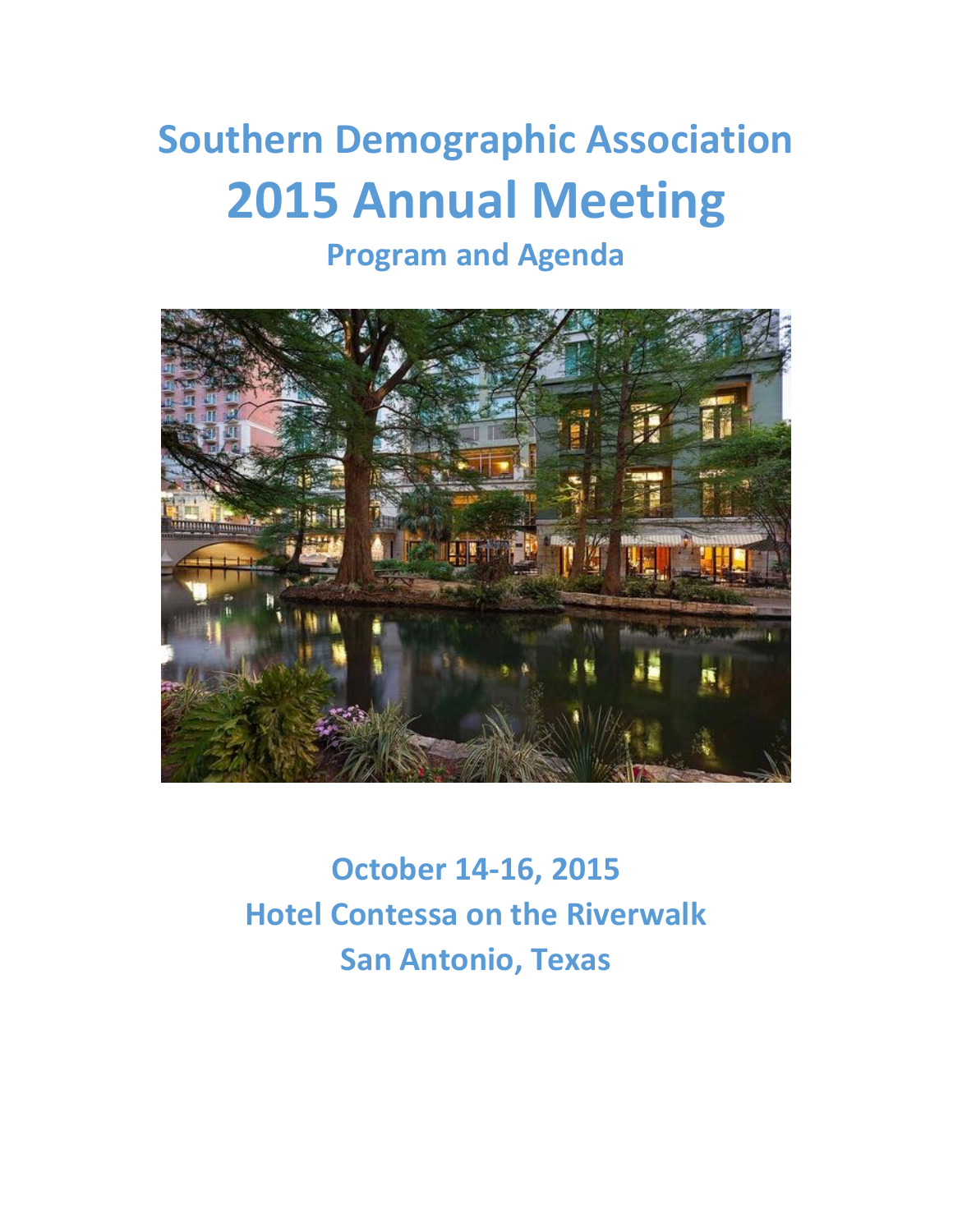## **SOUTHERN DEMOGRAPHIC ASSOCIATION 2015 OFFICERS AND BOARD OF DIRECTORS**

**President:** Lloyd Potter, University of Texas at San Antonio **President-Elect:** Stephanie Bohon, University of Tennessee – Knoxville **Past President:** Ron Cossman, Mississippi State University **Vice President:** Jeremy Porter, Brooklyn College **Secretary-Treasurer:** Johnelle Sparks, University of Texas at San Antonio **Board of Directors:** 

Karin Brewster, Florida State University, (2014-2016) Justin Denney, Rice University (2015-2017) Yanyi Djamba, Auburn University-Montgomery, (2013-2015) Jennifer Ortman, US Census Bureau (in saecula saeculorum) Jeremy Porter, Brooklyn College, (2013-2015) Rebecca Tippet, Carolina Population Center (2015-2017) **Webmaster:** Carl Schmertmann, Florida State University **Newsletter Editor:** Wes James, University of Memphis *Population Research and Policy Review* **Editors:**  Jennifer Glick, Arizona State University

Lloyd Potter, University of Texas at San Antonio Jeralynn S. Cossman, West Virginia University

**Local Arrangements:** Corey and Johnelle Sparks, University of Texas at San Antonio **2015 Annual Meeting Program:** Stephanie Bohon, University of Tennessee – Knoxville

#### **PAST PRESIDENTS**

| 2014 Ronald Cossman             | 1993-1994 Kirsten West          |
|---------------------------------|---------------------------------|
| 2013 Kathryn Harker Tillman     | 1992-1993 William O'Hare        |
| 2012 Robert Freymeyer           | 1991-1992 John F. Long          |
| 2011 Mark D. Hayward            | 1990-1991 Isaac W. Eberstein    |
| 2010 Charles Tolbert            | 1989-1990 Stanley K. Smith      |
| 2009 Jeralynn Cossman           | 1988-1989 Julia H. Martin       |
| 2008 Michael D. Irwin           | 1987-1988 Omer R. Galle         |
| 2007 Barbara E. Johnson         | 1986-1987 W. Parker Frisbee     |
| 2006 Elwood D. Carlson          | 1985-1986 V. Jeffrey Evans      |
| 2005 Robert A. Hummer           | 1984-1985 William Serow         |
| 2003-2004 Karen Woodrow-Lafield | 1983-1984 Daniel O. Price       |
| 2002-2003 Peter Morrison        | 1982-1983 Jeanne C. Biggar      |
| 2001-2002 Carl Schmertmann      | 1981-1982 Anne S. Lee           |
| 2000-2001 C. Jack Tucker        | 1980-1981 Thomas J. Espenshade  |
| 1999-2000 Judith Waldrop        | 1979-1980 Gladys K. Bowles      |
| 1998-1999 Louis G. Pol          | 1978-1979 Robert H. Weller      |
| 1997-1998 Richard Rogers        | 1977-1978 Leon F. Bouvier       |
| 1996-1997 Jack Marcum           | 1975-1977 Dudley L. Poston, Jr. |
| 1995-1996 Joachim Singelmann    | 1973-1975 George C. Myers       |
| 1994-1995 Steve H. Murdock      | 1970-1973 Everett S. Lee        |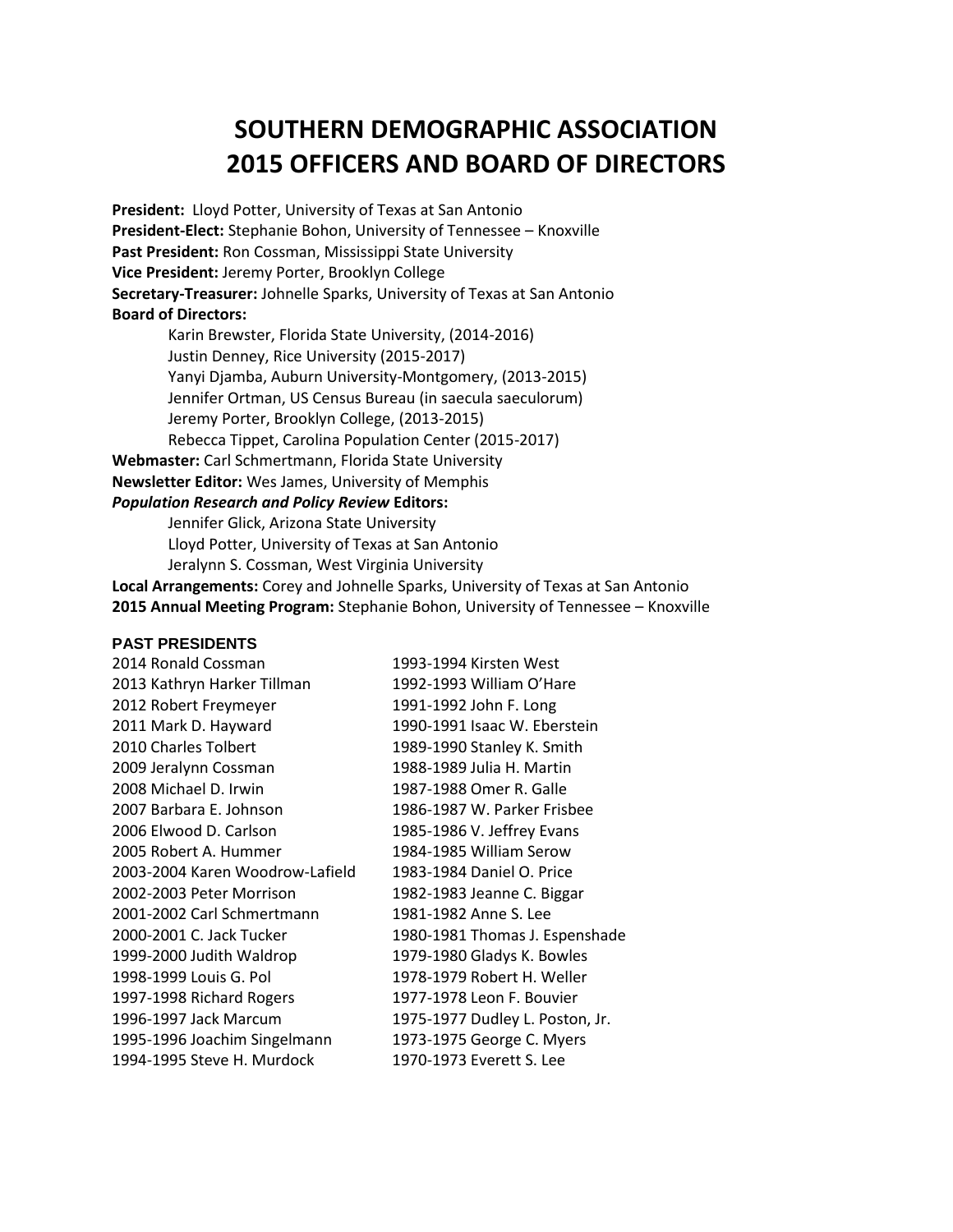### *ABOUT SAN ANTONIO*

COMMONLY KNOWN AS "THE PLACE WHERE THE SUNSHINE SPENDS THE WINTER," SAN ANTONIO IS SITUATED IN SOUTH CENTRAL TEXAS BETWEEN THE EDWARDS PLATEAU TO THE NORTHWEST AND THE GULF COASTAL PLAINS TO THE SOUTHEAST. THE CITY'S GENTLY ROLLING TERRAIN IS DOTTED WITH OAK TREES, MESQUITE, AND CACTI, WHICH FLOURISH UNDER THE CLEAR OR PARTLY CLOUDY SKIES THAT PREVAIL MORE THAN 60 PERCENT OF THE TIME. ALTHOUGH SAN ANTONIO LIES 140 MILES FROM THE GULF OF MEXICO, THE SEAT OF BEXAR COUNTY, PRONOUNCED "BEAR," IS STILL CLOSE ENOUGH TO EXPERIENCE THE WARM, MUGGY AIR OF A SEMITROPICAL CLIMATE. DURING THE WINTER, TEMPERATURES DROP BELOW THE FREEZING MARK AN AVERAGE OF ONLY 20 DAYS; PRECIPITATION IS MOSTLY IN THE FORM OF LIGHT RAIN OR DRIZZLE. ANNUAL RAINFALL IS NEARLY 28 INCHES, ENOUGH FOR PRODUCTION OF MOST CROPS. MAY AND SEPTEMBER SEE THE MOST RAINFALL, BUILDING TO THUNDERSTORMS WITH WINDS FROM THE SOUTHEAST. THE CITY'S PROXIMITY TO THE GULF OF MEXICO, HOWEVER, CAN BRING SAN ANTONIO SOME SEVERE TROPICAL STORMS. SUMMERS ARE HOT; IN FACT, FEDERAL STUDIES OF WEATHER PATTERNS RANK SAN ANTONIO AS THE FOURTH HOTTEST CITY IN THE NATION BECAUSE OF THE AVERAGE 111 DAYS EACH YEAR THAT TEMPERATURES REACH 90 DEGREES OR HIGHER.

HTTP://WWW.CITY-DATA.COM/US-CITIES/THE-SOUTH/SAN-ANTONIO-GEOGRAPHY-AND-CLIMATE.HTML



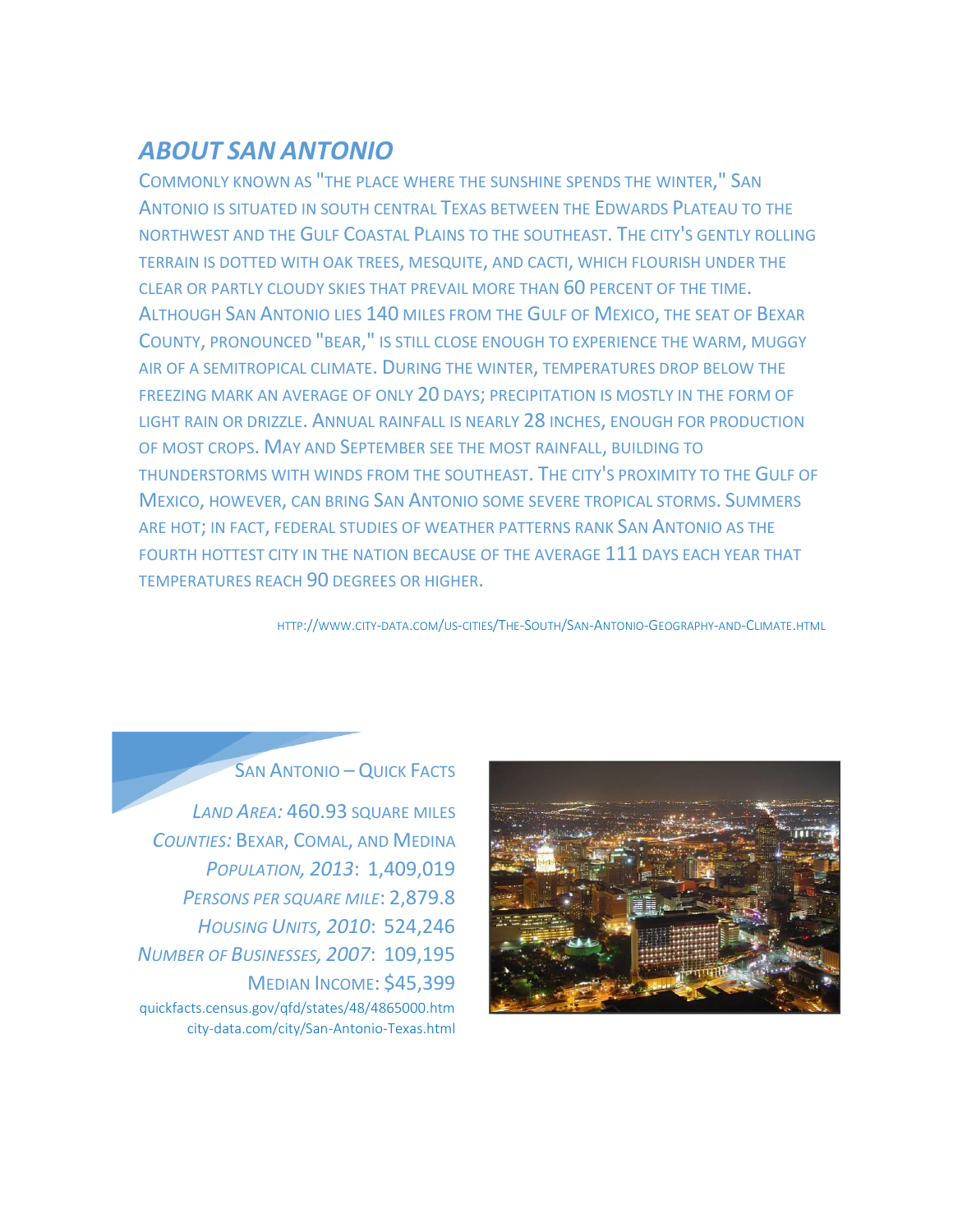### **SOUTHERN DEMOGRAPHIC ASSOCIATION 2015 ANNUAL MEETING AGENDA**

### **Wednesday, October 14, 2015**

| 3:00 to 9:00 pm  |                          |                               |
|------------------|--------------------------|-------------------------------|
| <b>Time</b>      | Event                    | <b>Room</b>                   |
| $3:00 - 6:00$ pm | SDA BOARD MEETING        | Board Room                    |
| $4:00 - 6:00$ pm | <b>REGISTRATION</b>      | Outside the Contessa Ballroom |
| $7:00 - 9:00$ pm | <b>OPENING RECEPTION</b> | Cypress                       |

*Note: Breakfast is included in hotel registration for guests staying at the Hotel Contessa.*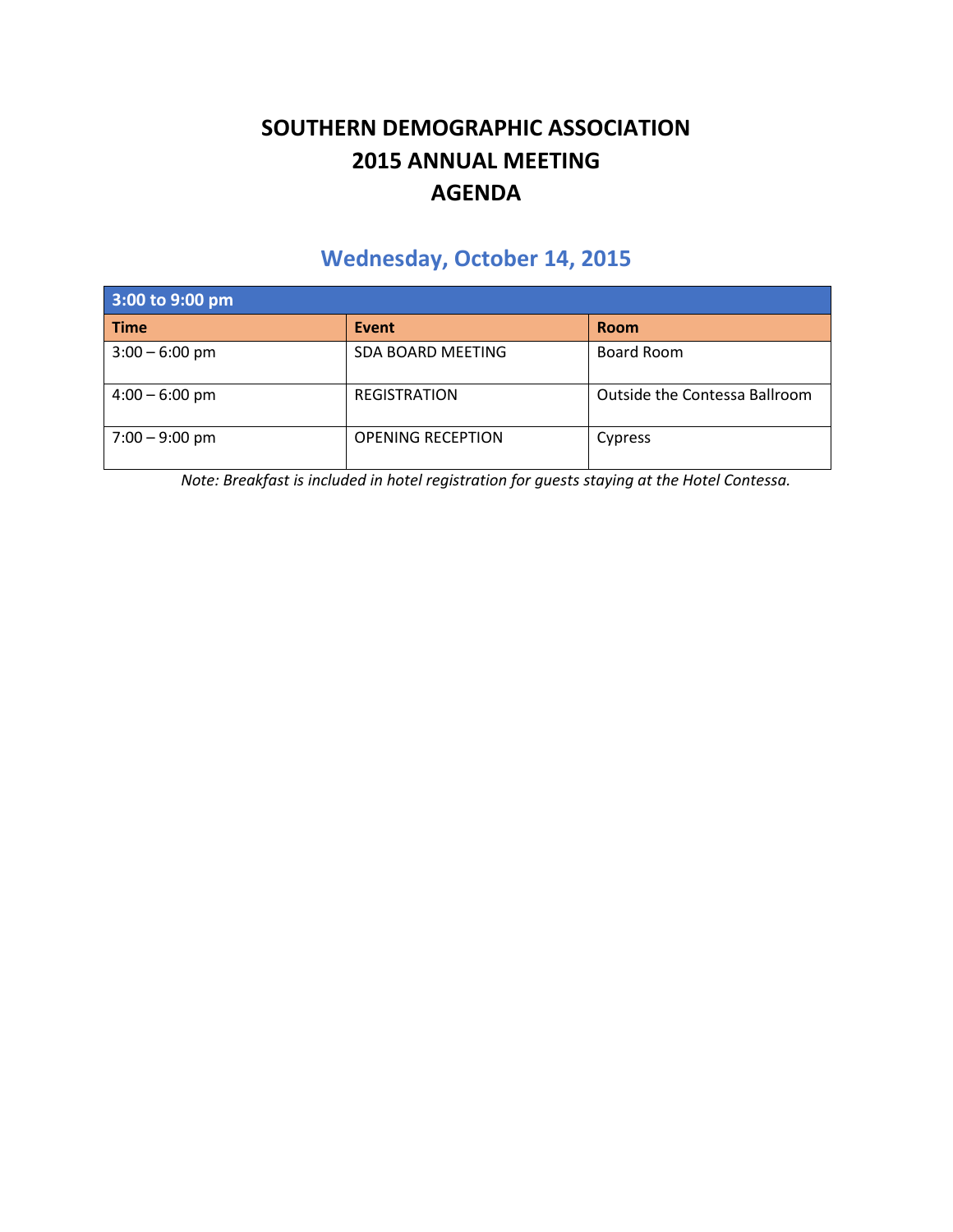# **Thursday, October 15, 2015**

| 7:00 am - 9:00 am |                                                                                                                                                                                                                         |                                         |
|-------------------|-------------------------------------------------------------------------------------------------------------------------------------------------------------------------------------------------------------------------|-----------------------------------------|
| <b>Time</b>       | Event                                                                                                                                                                                                                   | Room                                    |
| 7:00 am - 5:00 pm | <b>REGISTRATION</b>                                                                                                                                                                                                     | Outside the Contessa<br><b>Ballroom</b> |
| $9:00 - 11:30$ am | UNDERGRADUATE MINI-CONFERENCE ON GRADUATE<br>SCHOOL AND PROFESSIONAL SUCCESS<br>Organized by the University of North Carolina-<br>Chapel Hill. All undergraduates are encouraged to<br>attend this informative session. | Cedar                                   |

| Session One: 9:00 - 10:10 am                                                                                                                                                                    |
|-------------------------------------------------------------------------------------------------------------------------------------------------------------------------------------------------|
| <b>Residential Segregation - Magnolia</b>                                                                                                                                                       |
| Chair: Lynn Fahey, Rice University                                                                                                                                                              |
| Latino Residential Segregation by Race in the US, 1990-2010: An Analysis of Latino Subgroups<br>Amber Fox Crowell, Texas A&M University<br>Mark Fossett, Texas A&M University                   |
| Does History Repeat Itself? Exploring the Continuation of Spatio-Temporal Segregation Patterns in<br>Southern Cities<br>Nicole Jones, Texas A&M University                                      |
| Methodological Comparison of the Dissimilarity and Separation Indices: Is Displacement without<br>Separation Sociologically or Demographically Important?<br>Mark Fossett, Texas A&M University |
| Intergenerational Success of Puerto Rican and Cuban Americans in Ethnically Homogeneous<br>Communities<br>Avram Slone, Bloomsburg University of Pennsylvania                                    |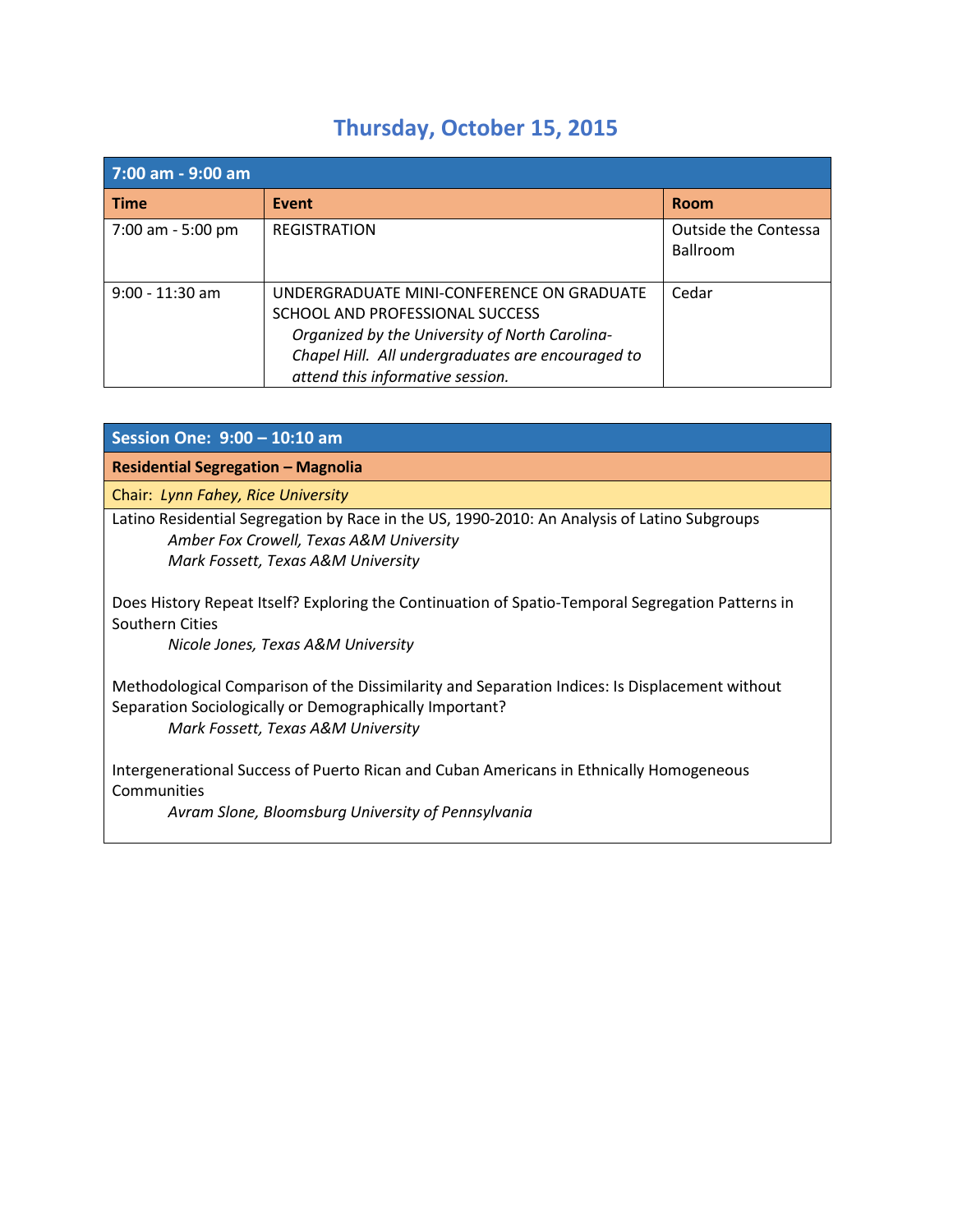| Session One (cont.): 9:00 - 10:10 am                                                         |
|----------------------------------------------------------------------------------------------|
| Fertility and Maternal Health - Contessa A                                                   |
| Chair: Jamiko Deleveaux, University of Texas at San Antonio                                  |
| Determinants of Recent Fertility for Puerto Rican Women in Puerto Rico and the United States |
| Alexis R. Santos, University of Texas at San Antonio                                         |
| Gabriela Sanchez-Soto, University of Texas at San Antonio                                    |
| Son Preference of Chinese Mothers in the U.S.: Does Confucianism Have an Impact in the U.S.? |
| Bethany DeSalvo, U.S. Census Bureau                                                          |
| Huanjun Zhang, Texas A&M University                                                          |
| Dudley Poston, Texas A&M University                                                          |
| The Association between Pregnancy Status and Prescription Drug Misuse                        |
| Alexis Robinson, Undergraduate Research Intern, Carolina Population Center                   |
|                                                                                              |
| Social Determinates of Primary Cesarean Utilization                                          |
| Bethany DeSalvo, U.S. Census Bureau                                                          |
| Maria Perez-Patron, Texas A&M University                                                     |
| Violence and Prisoners - Contessa B                                                          |
| Chair: Noelia Flores, University of Texas at San Antonio                                     |
| The Association between College Enrollment and Sexual Intimate Partner Violence (SIPV) among |
| <b>Young Adults</b>                                                                          |
| Lauren Medina, Undergraduate Research Intern, Carolina Population Center                     |
| Determinants of Men's Attitudes towards Wife Beating in Democratic Republic of Congo         |
| Anakete Yemba Véronique, Université Libre de Bruxelles                                       |
| Can Homicide-Suicides be Prevented?: The Case of Alaska                                      |
| Donna Shai, Villanova University                                                             |
|                                                                                              |
| Racial Disparities in Health Conditions among Prisoners Compared with the General Population |
| Kathryn M. Nowotny, University of Colorado Boulder                                           |
| Jason D. Boardman, University of Colorado Boulder                                            |
| Richard G. Rogers, University of Colorado Boulder                                            |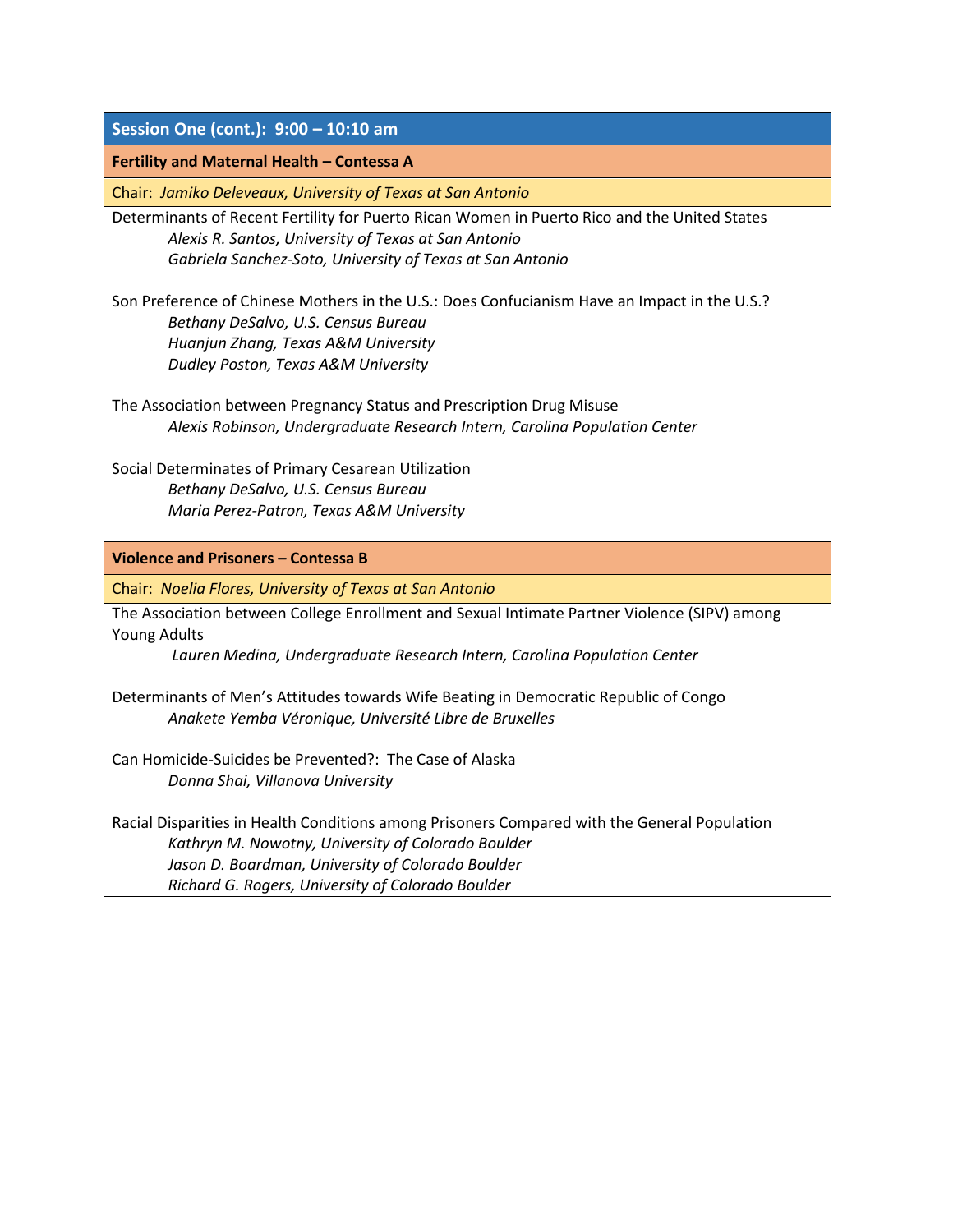**Session Two: 10:20 - 11:30 am** 

#### **Race and Ethnicity – Magnolia**

Chair: *Jenifer Bratter, Rice University*

Increasing Race/Ethnic Diversity in the United States

*Andrea M. Tilstra, Population Program, University of Colorado Boulder Richard G. Rogers, Population Program, University of Colorado Boulder*

Diverging Destinies: Puerto Rican Population in the Island and United States *Alexis R. Santos, U.S. Army Institute of Surgical Research*

Health Behaviors, Physiological Dysregulation, and Mortality for Black, White, and Mexican Americans in the US.

 *Janet A. Weeks, Duke University*

Race, Residence, and Shared Resources: Does Kin Support Matter at the Neighborhood Level? *Ellen Whitehead, Rice University*

Queer-Loving: Testing Status Exchange Theory among Same-Sex Interracial Couples *Danny E. Malone Jr., Texas A&M University Mary E. Campbell, Texas A&M University Nicole E. Jones, Texas A&M University*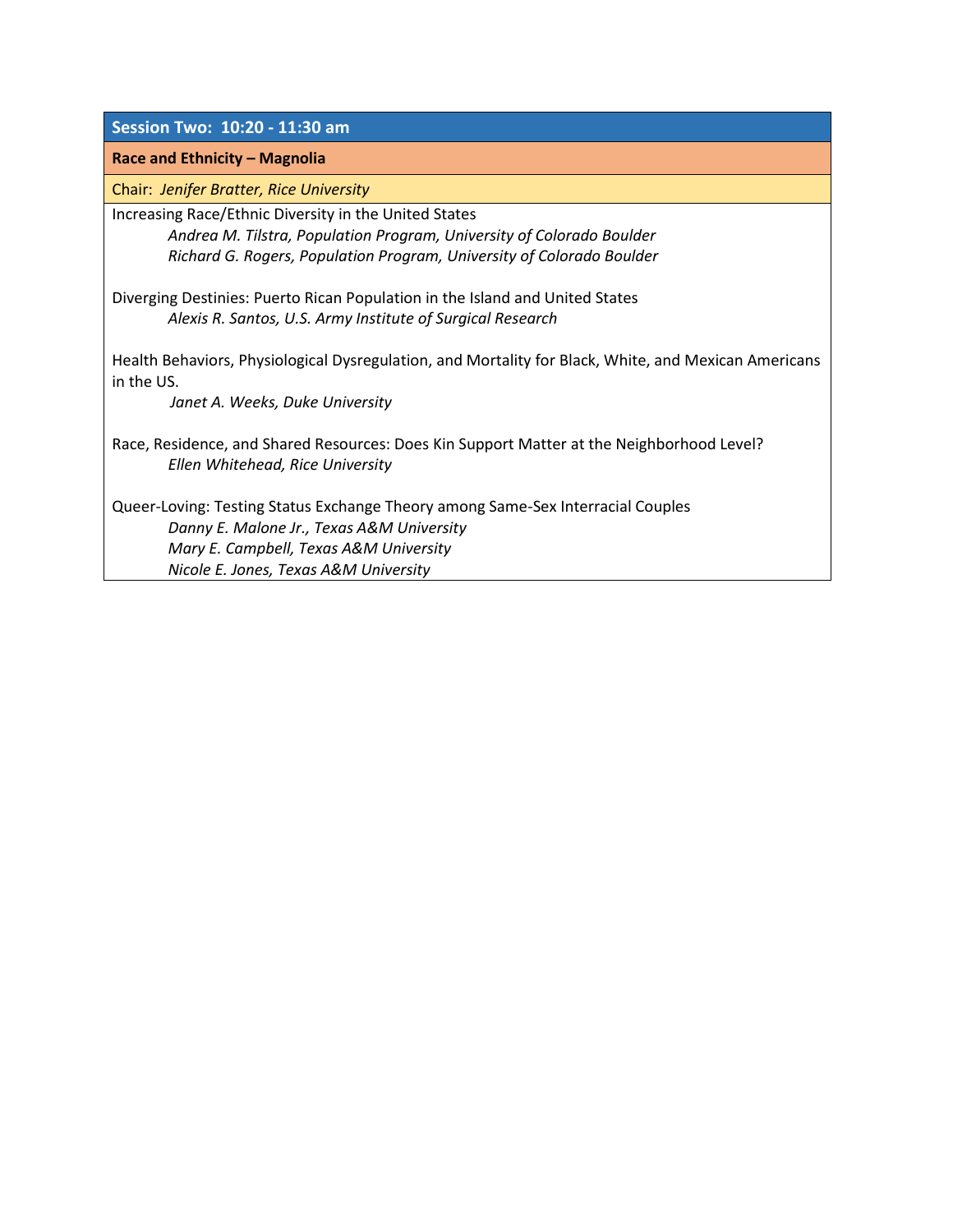| Session Two (continued): 10:20 - 11:30 am                                                                                                                                                                                                                                                                                                                                                                                                                                                                             |  |  |
|-----------------------------------------------------------------------------------------------------------------------------------------------------------------------------------------------------------------------------------------------------------------------------------------------------------------------------------------------------------------------------------------------------------------------------------------------------------------------------------------------------------------------|--|--|
| Access to Healthcare - Contessa A                                                                                                                                                                                                                                                                                                                                                                                                                                                                                     |  |  |
| Chair: Wesley James, University of Memphis                                                                                                                                                                                                                                                                                                                                                                                                                                                                            |  |  |
| How We Overstate Access to Primary Care<br>Ronald Cossman, Social Science Research Center, Mississippi State University                                                                                                                                                                                                                                                                                                                                                                                               |  |  |
| Differences in Breast Cancer Prevention by Healthcare Access and Educational Attainment for Adult<br>Women in the United States<br>Federico Ghirimoldi, University of Texas at San Antonio                                                                                                                                                                                                                                                                                                                            |  |  |
| Physician Density and Rural Mortality Penalty: Is There a Relationship?<br>William Keith, Mississippi State                                                                                                                                                                                                                                                                                                                                                                                                           |  |  |
| Too Many Options? What Effect does Proximity to other Healthcare Facilities have on HIV Patient<br>Retention at an HIV/AIDS Clinic in South Central Texas?<br>Heidy Colón-Lugo, University of Texas at San Antonio<br>Susanne Schmidt, University of Texas Health Science Center at San Antonio<br>Roberto Villarreal, University of Texas Health Science Center at San Antonio<br>P. Johnelle Sparks, University of Texas at San Antonio<br>Barbara Taylor, University of Texas Health Science Center at San Antonio |  |  |
| Cumulative Inequality and Race/Ethnic Disparities in Low Birthweight: Differences in Childhood SES<br>Laura L. Freeman, Rice University                                                                                                                                                                                                                                                                                                                                                                               |  |  |
| Measurement Issues in Demography - Contessa B                                                                                                                                                                                                                                                                                                                                                                                                                                                                         |  |  |
| Chair: Jennifer Ortman, US Census Bureau                                                                                                                                                                                                                                                                                                                                                                                                                                                                              |  |  |
| Tracking Changes in ZIP Code Boundaries, 1990-2009<br>Amy Kate Bailey, University of Illinois at Chicago<br>Alluson Suppan Helmuth, University of Illinois at Chicago                                                                                                                                                                                                                                                                                                                                                 |  |  |
| Using Spatial Analysis to Predict County Level Unemployment<br>Josh Turner, Mississippi State University<br>William T. Brooks, Austin Peay State University                                                                                                                                                                                                                                                                                                                                                           |  |  |
| The Top Ten Reasons to use the Cohort Change Ratio Method<br>David A. Swanson, University of California Riverside                                                                                                                                                                                                                                                                                                                                                                                                     |  |  |
| Developing Social Capital among Research Team Members to Enhance Survey Response Rates<br>Phillip Granberry, University of Massachusetts Boston<br>Maria Idali Torres, University of Massachusetts Boston                                                                                                                                                                                                                                                                                                             |  |  |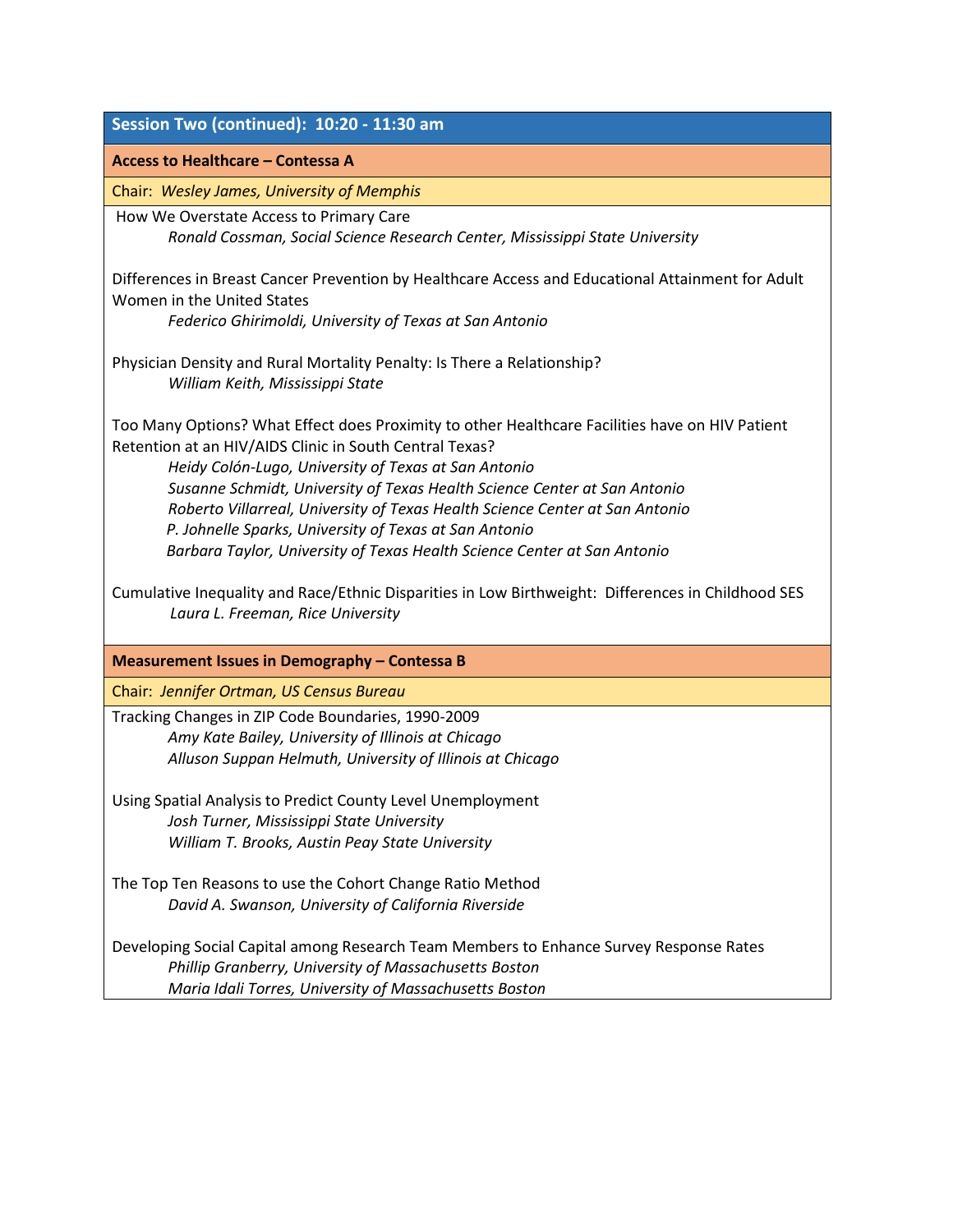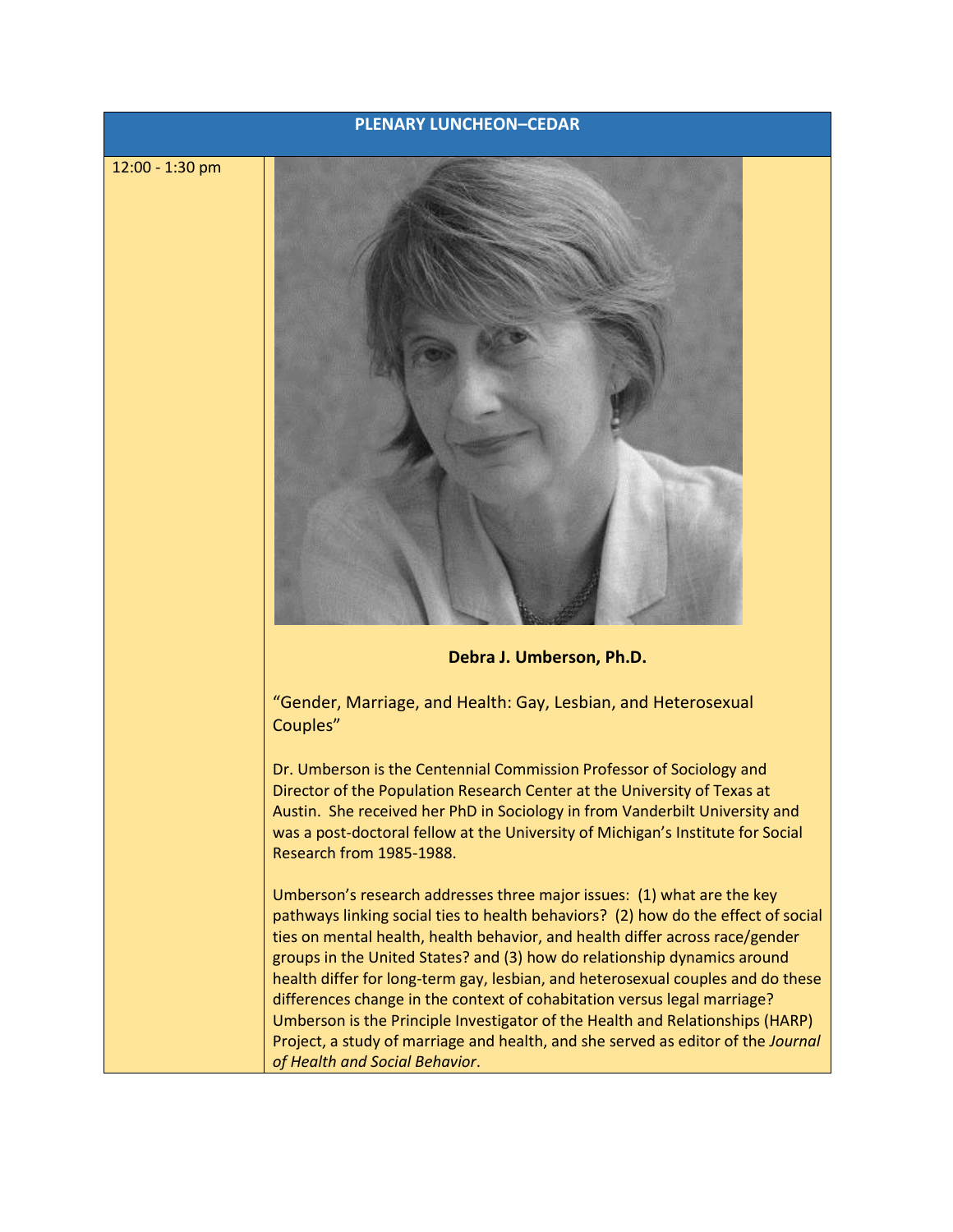| Session Three: 1:40 - 2:50 pm                                                                    |
|--------------------------------------------------------------------------------------------------|
| <b>Educational Contexts - Cedar</b>                                                              |
| Chair: Emily Summers, Texas State University                                                     |
| <b>Educational Habitus among US Adolescents</b>                                                  |
| Elizabeth Lawrence, University of North Carolina at Chapel Hill                                  |
| Examining the Link between Student Motivation and Academic Engagement                            |
| Paul Deppen III, Bloomsburg University of Pennsylvania                                           |
|                                                                                                  |
| Student College Going Propensity, Parental Influences, and Postsecondary Transitions of American |
| Youth                                                                                            |
| Bricio Vasquez, University of Texas at San Antonio                                               |
| A Perfect Storm: A Case Study of Wisconsin's Rural Schools                                       |
| Sarah Kemp, University of Wisconsin                                                              |
| <b>Mental Health - Magnolia</b>                                                                  |
| Chair: William Keith, Mississippi State                                                          |
| Mental Health and Ethnic Identity: An Analysis of Foreign Born Latinos in the United States      |
| Angelica Menchaca, Texas A&M University                                                          |
| Geographic Variation and Community Attributes Affecting VA Mental Health Appointment Wait Times  |
| Mary Bollinger, South Texas Veterans Health Care System                                          |
| William Kazanis, University of Texas Health Science Center at San Antonio                        |
| Erin Finley, South Texas Veterans Health Care System                                             |
| Mary Jo Pugh, South Texas Veterans Health Care System                                            |
|                                                                                                  |
| Vietnam Era Veteran Status and Transition into Cognitive Dysfunction in Men Beginning at Age 50  |
| Pamela S. Willrodt, University of Texas at San Antonio                                           |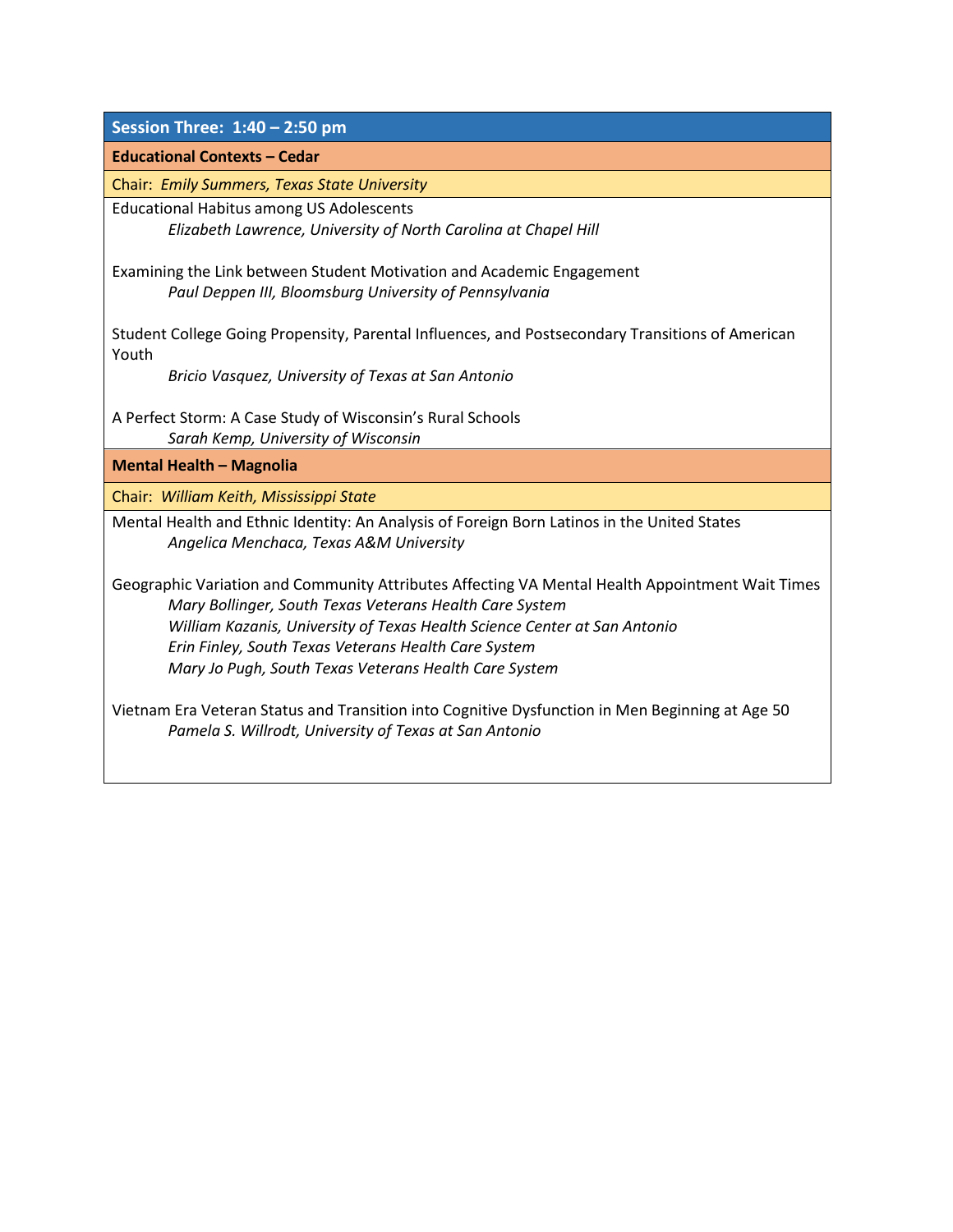| Sexual Minorities and Health - Contessa A<br>Chair: Mauricio Rodriguez-Abreu, University of Texas at San Antonio<br>Racial Identity, Sexual Orientation, and Self-Rated Health<br>Zelma Tuthill, Rice University<br>Same-sex Relationships Risk-taking Behaviors: A Comparative Analysis of those in Marriages and<br>Relationships<br>Cheryl Rollman-Tinajero, Texas State University<br>Debarun Majumdar, Texas State University<br>Cancer Screening Utilization by Sexual Orientation: How Mammogram and Pap Test Use Varies among<br>Heterosexual, Lesbian, and Bisexual Women<br><b>Bridget Gorman, Rice University</b><br>Alexa Solazzo, Rice University<br>Justin Denney, Rice University<br>Preventative Health Test Utilization among Sexual Minorities: A Nationally Representative Population-<br><b>Based Study</b><br>Heather Richardson, Texas State University<br>New Developments in Research Data Centers - Contessa B<br>Chair: Mark Fossett, Texas A&M University<br>Panelists<br>(1) Mark Fossett, Professor of Sociology and Executive Director of the Texas Federal Statistical<br>Research Data Center, Texas A&M University.<br>(2) Amber Crowell, Postdoctoral Researcher, Texas Federal Statistical Research Data Center,<br>Texas A&M Universty.<br>(3) Mary Campbell, Associate Professor of Sociology, Texas A&M University.<br>(4) Bethany DeSalvo, Senior RDC Administrator, US Census Bureau. | Session Three (continued): 1:40 - 2:50 pm                        |  |  |
|-------------------------------------------------------------------------------------------------------------------------------------------------------------------------------------------------------------------------------------------------------------------------------------------------------------------------------------------------------------------------------------------------------------------------------------------------------------------------------------------------------------------------------------------------------------------------------------------------------------------------------------------------------------------------------------------------------------------------------------------------------------------------------------------------------------------------------------------------------------------------------------------------------------------------------------------------------------------------------------------------------------------------------------------------------------------------------------------------------------------------------------------------------------------------------------------------------------------------------------------------------------------------------------------------------------------------------------------------------------------------------------------------------------------------------|------------------------------------------------------------------|--|--|
|                                                                                                                                                                                                                                                                                                                                                                                                                                                                                                                                                                                                                                                                                                                                                                                                                                                                                                                                                                                                                                                                                                                                                                                                                                                                                                                                                                                                                               |                                                                  |  |  |
|                                                                                                                                                                                                                                                                                                                                                                                                                                                                                                                                                                                                                                                                                                                                                                                                                                                                                                                                                                                                                                                                                                                                                                                                                                                                                                                                                                                                                               |                                                                  |  |  |
|                                                                                                                                                                                                                                                                                                                                                                                                                                                                                                                                                                                                                                                                                                                                                                                                                                                                                                                                                                                                                                                                                                                                                                                                                                                                                                                                                                                                                               |                                                                  |  |  |
|                                                                                                                                                                                                                                                                                                                                                                                                                                                                                                                                                                                                                                                                                                                                                                                                                                                                                                                                                                                                                                                                                                                                                                                                                                                                                                                                                                                                                               |                                                                  |  |  |
|                                                                                                                                                                                                                                                                                                                                                                                                                                                                                                                                                                                                                                                                                                                                                                                                                                                                                                                                                                                                                                                                                                                                                                                                                                                                                                                                                                                                                               |                                                                  |  |  |
|                                                                                                                                                                                                                                                                                                                                                                                                                                                                                                                                                                                                                                                                                                                                                                                                                                                                                                                                                                                                                                                                                                                                                                                                                                                                                                                                                                                                                               |                                                                  |  |  |
|                                                                                                                                                                                                                                                                                                                                                                                                                                                                                                                                                                                                                                                                                                                                                                                                                                                                                                                                                                                                                                                                                                                                                                                                                                                                                                                                                                                                                               |                                                                  |  |  |
|                                                                                                                                                                                                                                                                                                                                                                                                                                                                                                                                                                                                                                                                                                                                                                                                                                                                                                                                                                                                                                                                                                                                                                                                                                                                                                                                                                                                                               |                                                                  |  |  |
|                                                                                                                                                                                                                                                                                                                                                                                                                                                                                                                                                                                                                                                                                                                                                                                                                                                                                                                                                                                                                                                                                                                                                                                                                                                                                                                                                                                                                               |                                                                  |  |  |
|                                                                                                                                                                                                                                                                                                                                                                                                                                                                                                                                                                                                                                                                                                                                                                                                                                                                                                                                                                                                                                                                                                                                                                                                                                                                                                                                                                                                                               |                                                                  |  |  |
|                                                                                                                                                                                                                                                                                                                                                                                                                                                                                                                                                                                                                                                                                                                                                                                                                                                                                                                                                                                                                                                                                                                                                                                                                                                                                                                                                                                                                               |                                                                  |  |  |
|                                                                                                                                                                                                                                                                                                                                                                                                                                                                                                                                                                                                                                                                                                                                                                                                                                                                                                                                                                                                                                                                                                                                                                                                                                                                                                                                                                                                                               |                                                                  |  |  |
|                                                                                                                                                                                                                                                                                                                                                                                                                                                                                                                                                                                                                                                                                                                                                                                                                                                                                                                                                                                                                                                                                                                                                                                                                                                                                                                                                                                                                               |                                                                  |  |  |
|                                                                                                                                                                                                                                                                                                                                                                                                                                                                                                                                                                                                                                                                                                                                                                                                                                                                                                                                                                                                                                                                                                                                                                                                                                                                                                                                                                                                                               |                                                                  |  |  |
|                                                                                                                                                                                                                                                                                                                                                                                                                                                                                                                                                                                                                                                                                                                                                                                                                                                                                                                                                                                                                                                                                                                                                                                                                                                                                                                                                                                                                               |                                                                  |  |  |
|                                                                                                                                                                                                                                                                                                                                                                                                                                                                                                                                                                                                                                                                                                                                                                                                                                                                                                                                                                                                                                                                                                                                                                                                                                                                                                                                                                                                                               |                                                                  |  |  |
|                                                                                                                                                                                                                                                                                                                                                                                                                                                                                                                                                                                                                                                                                                                                                                                                                                                                                                                                                                                                                                                                                                                                                                                                                                                                                                                                                                                                                               | (5) Dudley Poston, Professor of Sociology, Texas A&M University. |  |  |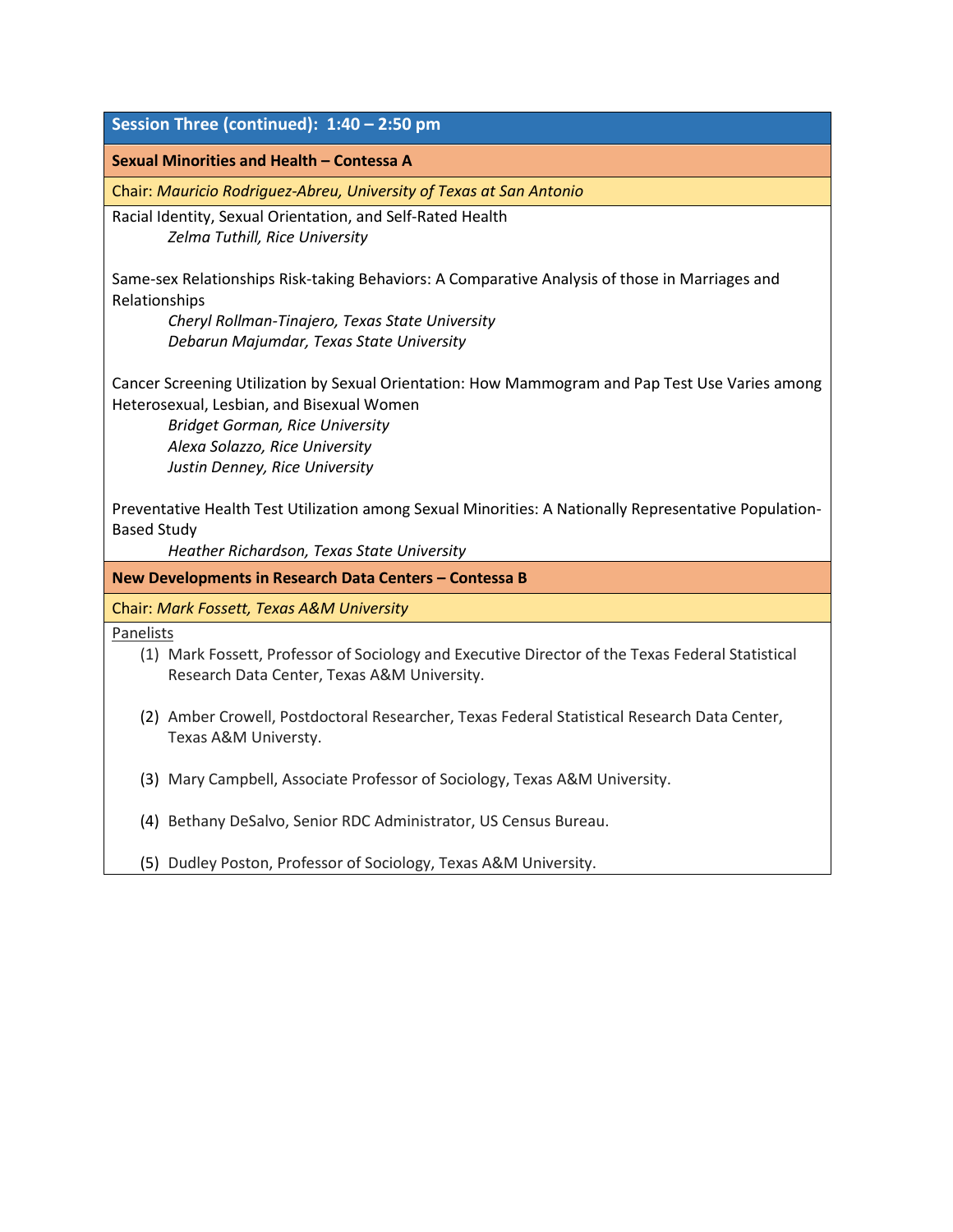**Session Four: 3:00 – 4:30 pm** 

#### **Education and Race/Ethnicity – Cedar**

Chair: *Stephanie Bohon, University of Tennessee*

Educational Outcomes of Multicultural Students in South Korea: A School Survey of 6<sup>th</sup> Grade **Students** 

*Nayoung Heo, Texas A&M University*

An Analysis of Race and Gender Effects on Cultural Competence among First Time College Students *Emily Summers, Texas State University Debarun Majumdar, Texas State University Audwin Anderson, Texas State University Yutling Lin, Texas State University Maggie Chamberlain, Texas State University*

Race and Residence: Analyzing Cultural Competence amongst First Time in College Black Students at Texas State University

*Ricardo H. Lowe, Jr., United States Department of Agriculture Emily Summers, Texas State University Debarun Majumdar, Texas State University Audwin Anderson, Texas State University*

Educational Mobility: Hispanic Youth Achieving Post-Secondary Education in the United States *Andrea Bautista-Leon, University of Texas at San Antonio*

The Return-on-Education Gap between Hispanics and Non-Hispanic Whites *Gabriela Sánchez-Soto, University of Texas at San Antonio Andrea Bautista-León, University of Texas at San Antonio Joachim Singelmann, University of Texas at San Antonio*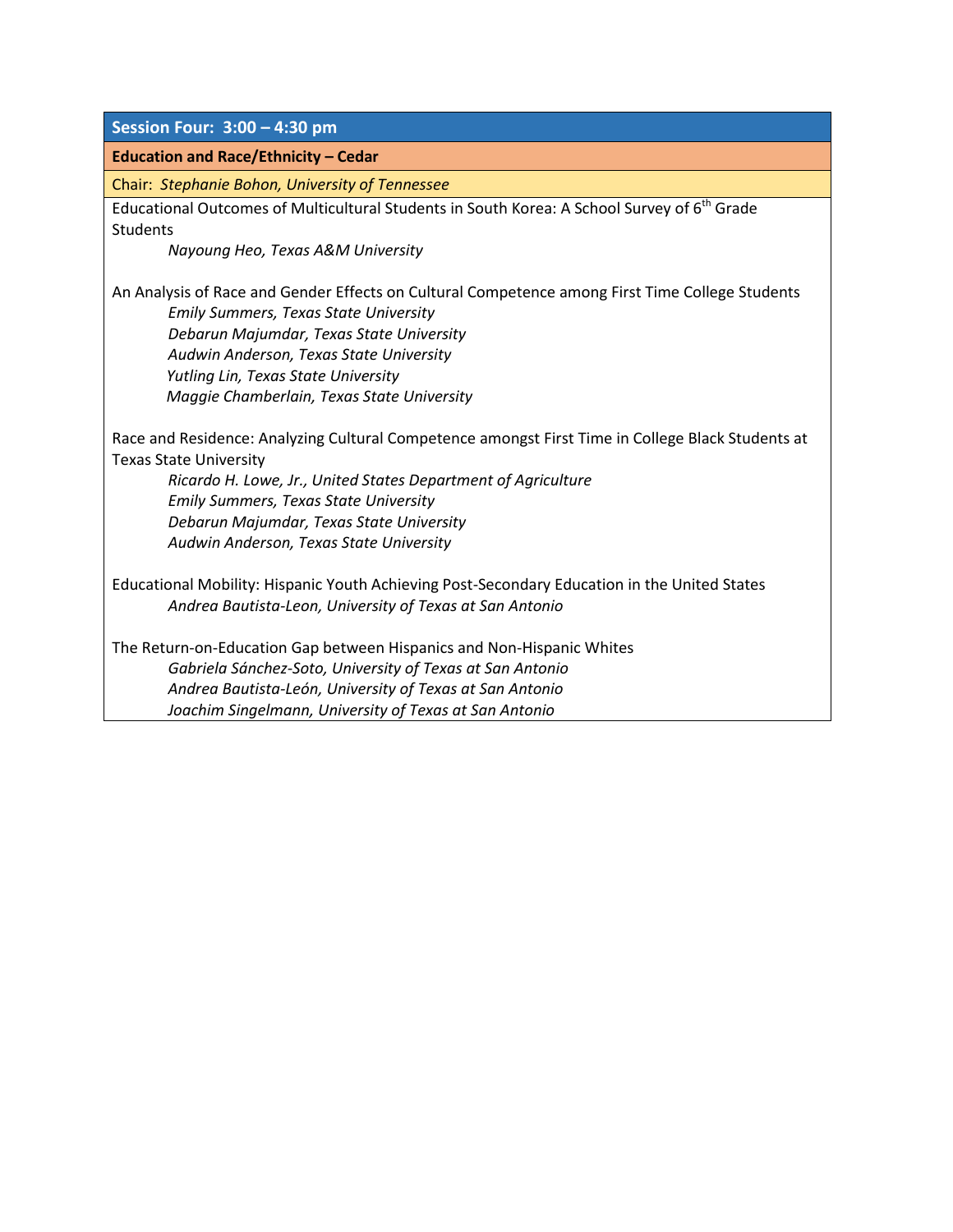| Session Four (continued): 3:00 - 4:30 pm                                                                                                                                                                                                                                     |  |  |
|------------------------------------------------------------------------------------------------------------------------------------------------------------------------------------------------------------------------------------------------------------------------------|--|--|
| <b>Measuring Race and Ethnicity - Magnolia</b>                                                                                                                                                                                                                               |  |  |
| Chair: Amy Kate Bailey, University of Illinois at Chicago                                                                                                                                                                                                                    |  |  |
| Can we Burn the Bridge? Evaluating the Continued use of Reverse-Bridging to Convert NCHS Race<br>Data into OMB 1997 Categories<br>Sandra Colby, United States Census Bureau<br>Kathleen Nestor, United States Census Bureau<br>Christopher Dick, United States Census Bureau |  |  |
| Multiracial Identities, Single Race History: Contemporary Consequences of Historical Race and<br>Marriage Laws for Racial Classification<br>Jenifer Bratter, Rice University<br>Heather O'Connell, Rice University                                                           |  |  |
| Estimates of the Asian and Pacific Islander Population for the 2020 Demographic Analysis<br>Bashir Ahmed, U.S. Census Bureau<br>Eric B. Jensen, U.S. Census Bureau<br>Sandra L. Colby, U.S. Census Bureau                                                                    |  |  |
| Chinese or Taiwanese? A Multilevel Analysis of Factors Affecting Taiwan Origin People's Racial<br><b>Identity Choices</b><br>Brittany Rico, Texas A&M University                                                                                                             |  |  |
| Reconstruction of Population for Brazilian States, 1970-2000<br>Marcos R. Gonzaga, Universidade Federal do Rio Grande do Norte<br>Flavio H. Freire, Universidade Federal do Rio Grande do Norte<br>Bernardo L. Queiroz, Universidade Federal de Minas Gerais                 |  |  |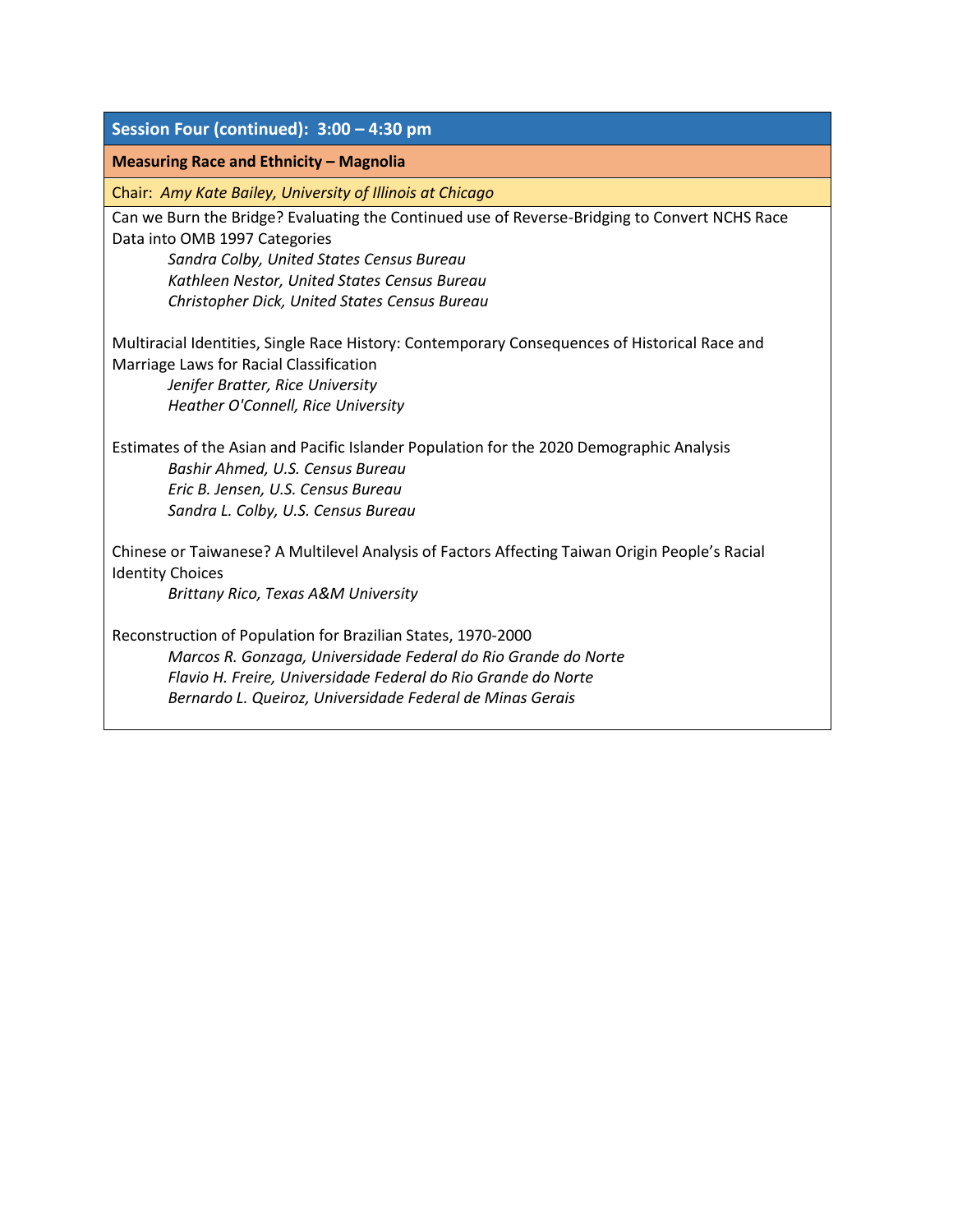| Session Four (continued): 3:00 - 4:30 pm                                                                                                                                                                                                                                                        |  |  |
|-------------------------------------------------------------------------------------------------------------------------------------------------------------------------------------------------------------------------------------------------------------------------------------------------|--|--|
| Determinants of Health - Contessa A                                                                                                                                                                                                                                                             |  |  |
| Chair: Justin Denney, Rice University                                                                                                                                                                                                                                                           |  |  |
| The Influenza Pandemic of 1918 and the Heart Disease Epidemic in the United States<br>Stephen Blanchard, Our Lady of the Lake University<br>Benjamin S. Bradshaw, University of Texas School of Public Health<br>David W. Smith, Chartered Statistician                                         |  |  |
| Cigarette Smoking and Cause-Specific Mortality in the United States<br>Joseph T. Lariscy, University of Memphis<br>Robert A. Hummer, University of North Carolina at Chapel Hill<br>Richard G. Rogers, University of Colorado Boulder<br>Charles B. Nam, Florida State University               |  |  |
| Prevalence and Associated Risk Factor Prediabetes: NHANES 2009-2010 and 2011-2012<br>Sara Robinson, University of Texas at San Antonio<br>Xiuhong "Helen" You, University of Texas at San Antonio<br>Lloyd Potter, University of Texas at San Antonio                                           |  |  |
| Time, Poverty, and Health: The Effect of Leisure and Social Activities in Self-Perceived Health Status<br>Mauricio Rodríguez-Abreu, University of Texas at San Antonio                                                                                                                          |  |  |
| Examining Determinants of HIV Testing in US Household Population Aged 15-44<br>Stephanie Hernandez, Florida State University                                                                                                                                                                    |  |  |
| <b>Economic Disadvantage - Contessa B</b>                                                                                                                                                                                                                                                       |  |  |
| Chair: Martha Jones, Vanderbilt University                                                                                                                                                                                                                                                      |  |  |
| Hungry for Inequality: Food Insecurity and Income Inequality in US Metropolitan Areas<br>Corey S. Sparks, University of Texas at San Antonio<br>Paul Chance Kinnison, University of Texas at San Antonio                                                                                        |  |  |
| Childhood Disadvantage and Allostatic Load in Later Life<br>Katelyn Graves, Florida State University<br>Isaac Eberstein, Florida State University                                                                                                                                               |  |  |
| Continually Uninsured in Young Adulthood: Trends, Predictors and Reasons - An Analysis using the<br>National Health Interview Survey<br>Susanne Schmidt, University of Texas Health Science Center at San Antonio<br>Helen M. Parsons, University of Texas Health Science Center at San Antonio |  |  |
| The Role of Economic Insecurity on Racial Attitudes among Whites and Blacks Pre-Post Recession<br>Rebecca Abbott, University of Illinois at Chicago<br>Herrica Telus, University of Illinois at Chicago                                                                                         |  |  |
| Food Environments and Place-Based Influences on Household Food Security In the United States<br>Chance Kinnison, University of Texas at San Antonio                                                                                                                                             |  |  |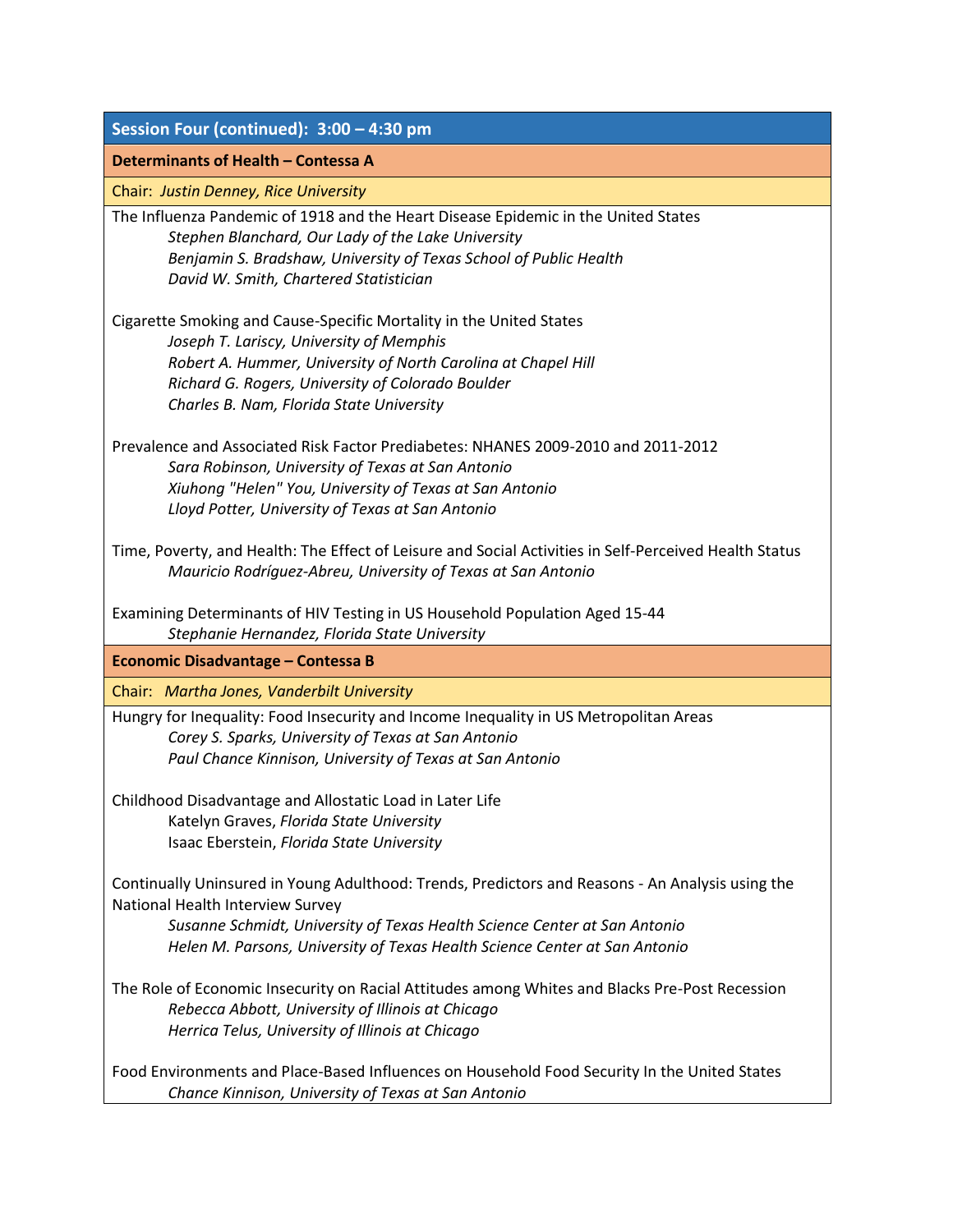| POSTER SESSION, AWARDS CEREMONY, AND SDA DINNER: 4:45-9:00 PM |                                                                                                                                                                                                                                        |  |
|---------------------------------------------------------------|----------------------------------------------------------------------------------------------------------------------------------------------------------------------------------------------------------------------------------------|--|
| 4:45-5:30 pm                                                  | Poster session (see following page)                                                                                                                                                                                                    |  |
| 5:30-6:30 pm                                                  | <b>Awards Ceremony - Anaqua</b>                                                                                                                                                                                                        |  |
| $6:30 - 9:00$ pm                                              | Dinner will be at the King William Garden House at El Mirador                                                                                                                                                                          |  |
|                                                               | The King William Garden House is a ten minute walk from the Hotel Contessa.<br>Head west on W. Market Street. Turn left onto Navarro St. Continue straight;<br>Navarro becomes St. Mary's Street. The address is 722 S. St. Mary's St. |  |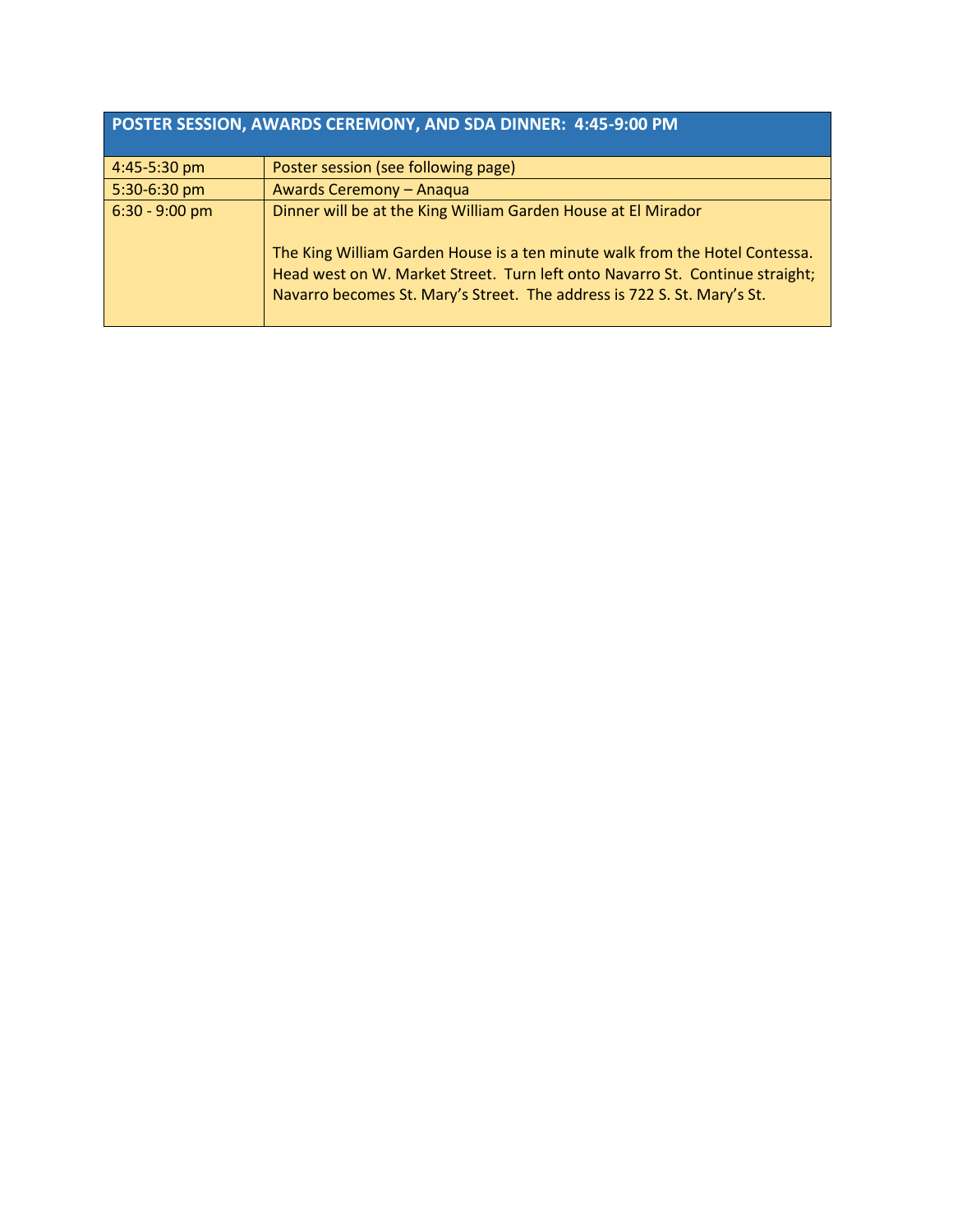#### **Poster Session: 4:45 – 5:30 pm ANAQUA**

#### Poster 1

A Descriptive Comparison of Birth, Death and Net Migration Rates for Multi-County Regions of Michigan: 2001 -2012

*Gerald Shoultz, Grand Valley State University*

#### Poster 2

Characteristics of the Foreign-Born Population From the Largest Country of Birth Groups by Region of Birth: 2013

*Yesenia D. Acosta, U.S. Census Bureau Wendie Choudary, U.S. Census Bureau*

#### Poster 3

Characteristics of the Uninsured in the U.S. South, 2009-2014 *Martha Jones, Vanderbilt University*

#### Poster 4

Synthetic Estimates of Children's Health and Well-Being for Local Areas *Mark Mather, Population Reference Bureau Beth Jarosz, Population Reference Bureau Kelvin Pollard, Population Reference Bureau Linda Jacobsen, Population Reference Bureau*

#### Poster 5

Demographic Dynamics and Land Use in Rincón, Puerto Rico from 1990-2010 *Brenda I. Castro-Voltaggio, University of Puerto Rico-Medical Sciences Campus Hernando Mattei, University of Puerto Rico-Medical Sciences Campus Luz E. León-López, University of Puerto Rico-Medical Sciences Campus*

Poster 6

Who Seeks Care? Mental Health Disorders and Healthcare Utilization among Racial/Ethnic Minorities *Amber Jimenez, The University of Texas at San Antonio*

Poster 7

Sociodemographic Profiles of the Rising Female Householder *Patricia Barrett, Florida State University*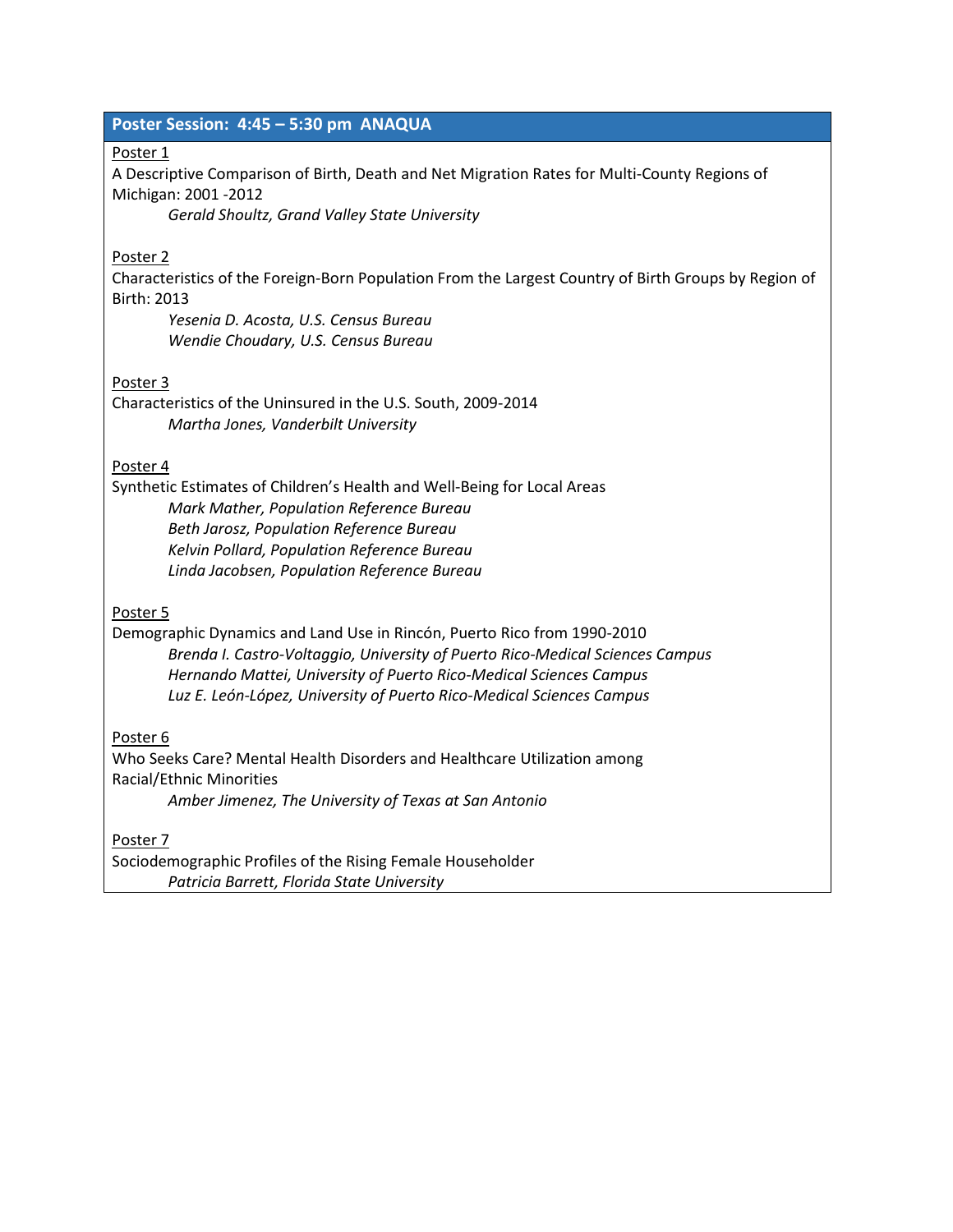# **Friday, October 16, 2015**

| $7:00$ am - $10:00$ am |                     |                               |
|------------------------|---------------------|-------------------------------|
| <b>Time</b>            | Event               | <b>Room</b>                   |
| l 7:00 am - 10:00 am   | <b>REGISTRATION</b> | Outside the Contessa Ballroom |

| <b>Session Five: 8:00 - 9:10 am</b>                                                                                                                                       |
|---------------------------------------------------------------------------------------------------------------------------------------------------------------------------|
| <b>Health Education - Cedar</b>                                                                                                                                           |
| Chair: Susanne Schmidt, University of Texas Health Science Center at San Antonio                                                                                          |
| Patterns of Social Media Use by Social Demographic Factors and Implications for Reaching Latinos<br>with Health Related Messages                                          |
| Rosalie P. Aguilar, IHPR, University of Texas Health Science Center at San Antonio                                                                                        |
| Diabetes Disparities: Physical Activity and Education                                                                                                                     |
| Kyle A. Chapman, University of Kansas                                                                                                                                     |
| Veterans Status and Health Literacy: A Population Analysis                                                                                                                |
| Pamela S. Willrodt, University of Texas at San Antonio                                                                                                                    |
| Aging and the Elderly - Magnolia                                                                                                                                          |
| Chair: Marlene Lee, Population Reference Bureau                                                                                                                           |
| America's Aging Population: Trends, Costs, and Implications                                                                                                               |
| Linda A. Jacobsen, Population Reference Bureau                                                                                                                            |
| Kelvin M. Pollard, Population Reference Bureau                                                                                                                            |
| Geography of the Ageing Process at Rural Areas in México: Migration and Ageing of those Staying<br>Oscar Gerardo Hernández Lara, National Autonomous University of México |
| Evaluating Disability Needs of Older Adults: Advanced Methodological Approaches<br>Andy Sharma, University of Denver                                                      |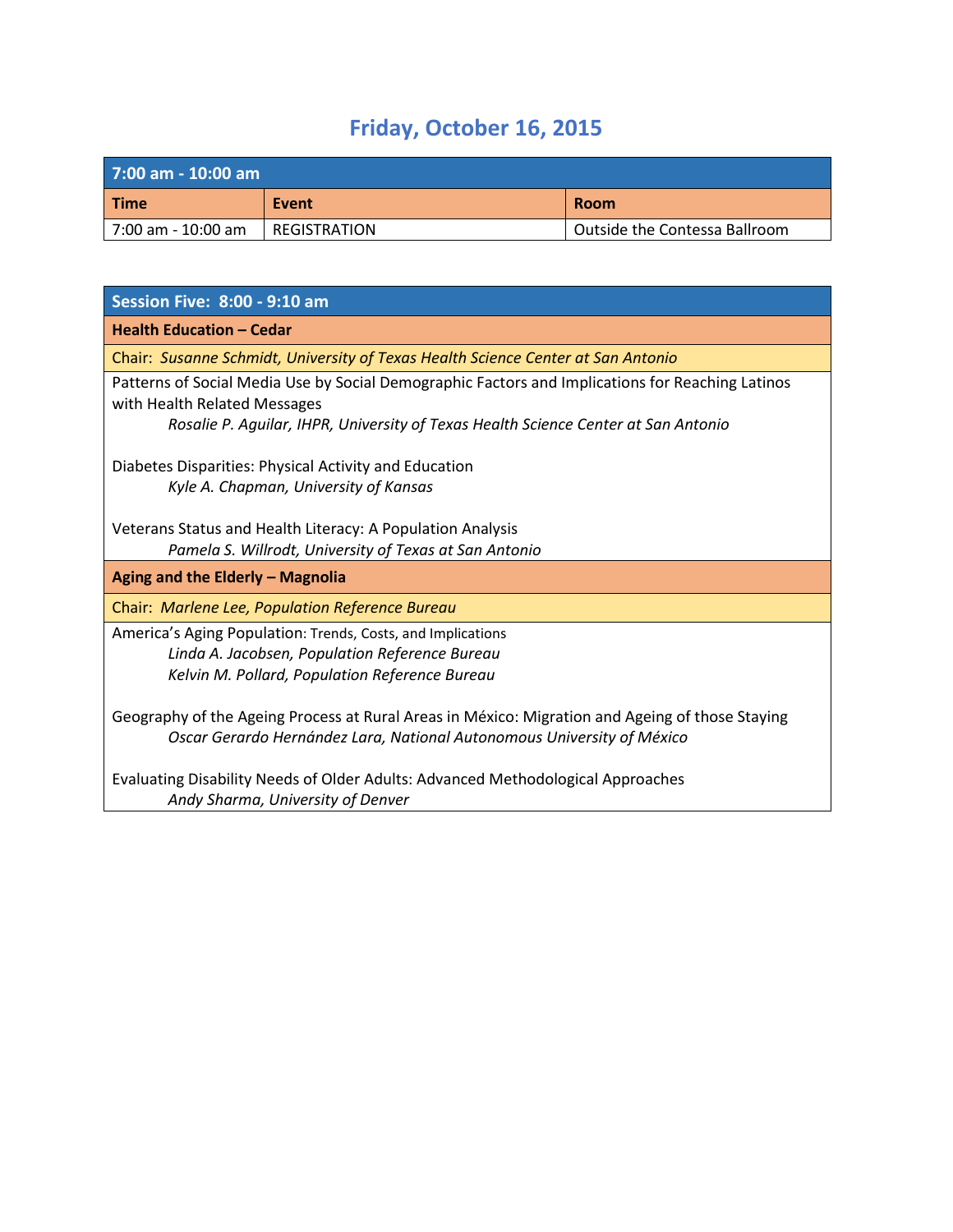#### **Session Five (continued): 8:00 - 9:10 am**

#### **Children's Health in Africa and Asia – Contessa A**

Chair: *Rebecca Clark, National Institutes of Health (NICHD)*

The Association between Women Empowerment and Child Nutrition in Bangladesh *Anika Hannan, Undergraduate Research Intern, Carolina Population Center* 

The Relationship between Mother Kinship Ties, Community Participation, and Social Capital on Child Acute Morbidity in Indonesia

*Natalie Jansen, University of Kansas Jarron Saint Onge, University of Kansas Erin Ice, University of Kansas*

The Implication of Early Childhood Malnutrition for Entry into Primary One in Nigeria: With Attention on Gender, Ethnic, Urban-Rural Residence, and Income Inequalities on Early Life Nutrition

*Aramide Kazeem, Western Kentucky University John Musalia, Western Kentucky University*

**Demography of the South – Contessa B**

Chair: *Rebecca Tippett, Carolina Population Center*

Variations in Vulnerability: Victims of Threatened and Completed Lynchings in Four Southern States *Amy Kate Bailey, University of Illinois at Chicago Piere Washington, University of Illinois at Chicago*

The Past is not Past: The Contemporary Health Impact of Historical Lynching *Elizabeth Breen, University of Illinois at Chicago*

Boom Town in the Southwest: A Case Study of Carlsbad, New Mexico *Amanda Melvin, Eddy County Planner Andy Sharma, University of Denver*

An Exploration of Woodard's "Cultural Nations" for Predicting Regional Mortality in the US *Douglas J. Myers, West Virginia University Courtney Pilkerton, West Virginia University Jeralynn S. Cossman, West Virginia University*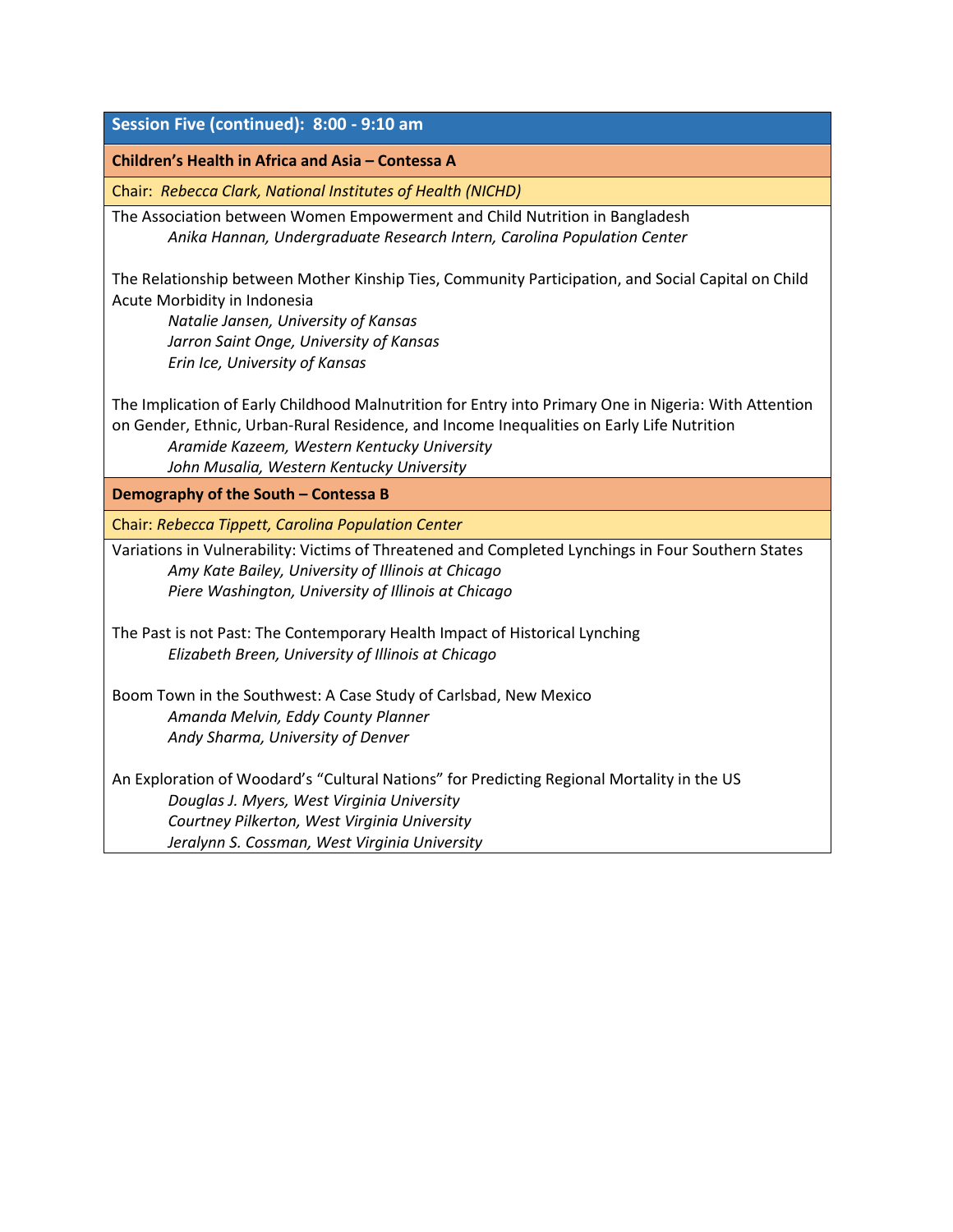| Session Six: 9:20 - 10:30 am                                                                      |
|---------------------------------------------------------------------------------------------------|
| Showcasing Texas A&M's Research Experience with Undergraduates Program - Cedar                    |
| Chair: Mark Fossett, Texas A&M                                                                    |
| New Immigrant Destinations: Latino Populations                                                    |
| Cassidy Castiglione, California State University-San Marcos                                       |
| Educational Attainment in Mexican Children: An Analysis of Parental Migration Status and the      |
| <b>Education of Children</b>                                                                      |
| Salma Atiya, University of Texas at El Paso                                                       |
| Immigration and Obesity: An Analysis of the Prevalence of Obesity among Black Caribbean Immigrant |
| Women and Black Women in the United States                                                        |
| Rebecca Cooley, Texas A&M University                                                              |
| Contextual Factors and Housing Choices of Same-Sex Couples                                        |
| Samantha De Hoyos, University of Houston                                                          |
|                                                                                                   |
| Differences in Female Sterilization Use among Non-Hispanic White and Black Women                  |
| Hannah Rahaman, Texas A&M University                                                              |
| The Likelihood of being an Interracial Couple: Does Age Matter?                                   |
| Thalia Puente, Sam Houston State University                                                       |
|                                                                                                   |
| The Labor Market and the Electorate - Magnolia                                                    |
| Chair: Robert Freymeyer, Presbyterian College                                                     |
| Educational Borrowing: The Cost of Labor Market Satisfaction and Occupational Success             |
| Philip Granberry, University of Massachusetts                                                     |
| The Newest Nam-Powers-Boyd Occupational Scale: Development and Insights                           |
| Monica Boyd, University of Toronto                                                                |
| Charles B. Nam, Florida State University                                                          |
|                                                                                                   |
| The Emerging Electorate: Projections of the Eligible Voting Population in the United States       |
| Thomas File, U.S. Census Bureau                                                                   |
| Jennifer Ortman, U.S. Census Bureau                                                               |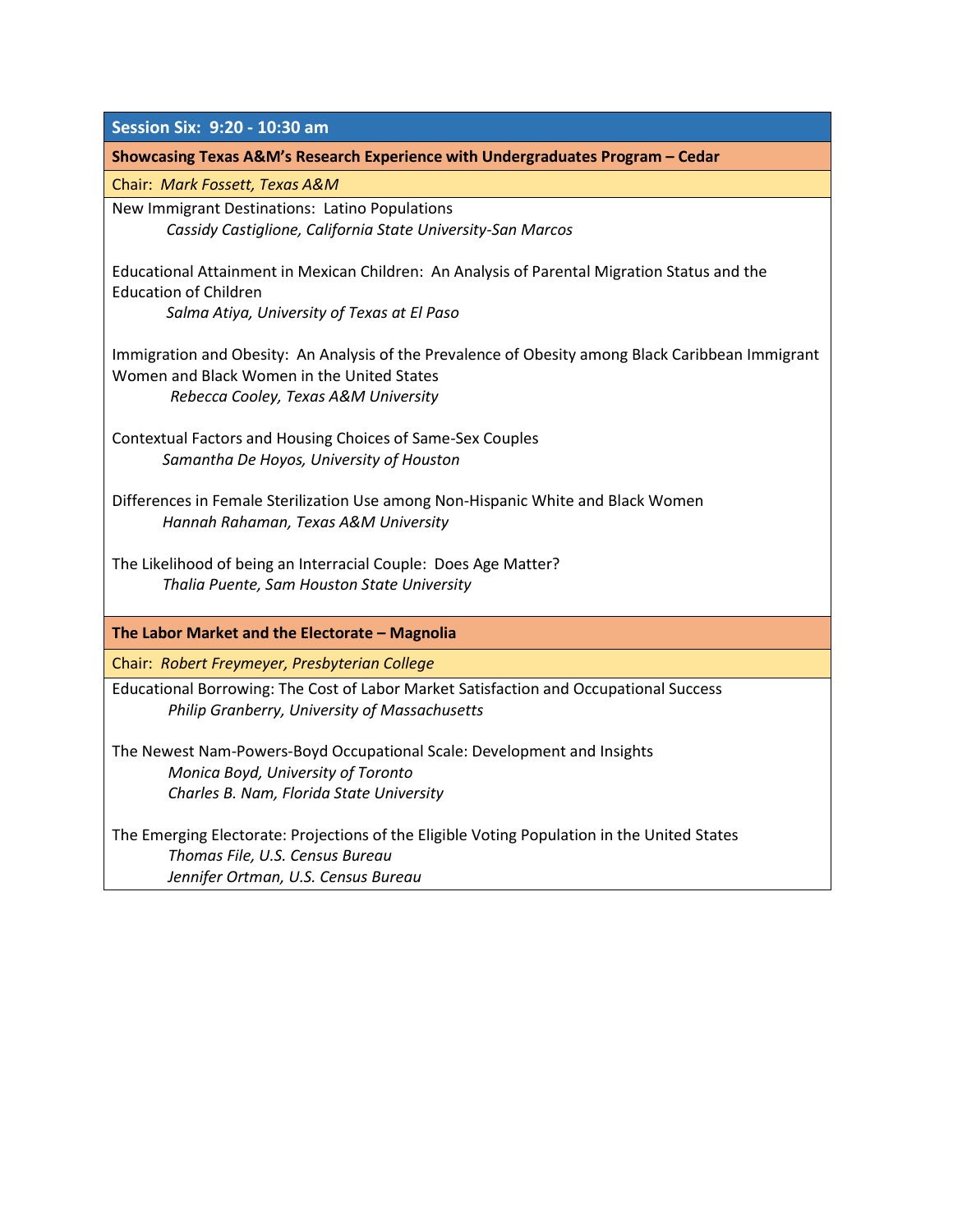| Session Six (continued): 9:20 - 10:30 am<br>Race/Ethnic Differences in Mortality - Contessa A<br>Chair: Joseph T. Lariscy, University of Memphis<br>Race/Ethnic Differences in Early Life Mortality in the United States<br>Robert Hummer, University of North Carolina<br>Elizabeth Lawrence, University of North Carolina<br>Race, Ethnicity, Education, and Mortality: A Comprehensive Portrait of Adult Risk<br>Sandte Stanley, Rice University<br>Justin Denney, Rice University<br>New Perspectives to Addressing Racial/Ethnic Differences in Mortality: Segregation, Educational<br>Profiles, and Allostatic Load<br>P. Johnelle Sparks, University of Texas at San Antonio<br>Jeffrey Howard, U.S. Army Institute of Surgical Research<br>How Health Care Expenditures Effect Racial Disparities in County-Level Mortality<br>Jeralynn S. Cossman, West Virginia University<br>Wesley L. James, The University of Memphis<br>Family Structure and Intimate Relationships - Contessa B<br>Chair: Karin Brewster, Florida State University<br>Family Complexity, Family Transitions, and Child Wellbeing: A Descriptive Portrait from the new ECLS-<br>K 2011 Cohort<br>Rachel T. Kimbro, Rice University<br>Laura L. Freeman, Rice University<br>Justin T. Denney, Rice University<br>The Association Between Family Structure in Adolescence and the Formation of Concurrent<br>Partnerships in Young Adulthood<br>Nichole Flynn, Undergraduate Research Intern, Carolina Population Center |  |
|------------------------------------------------------------------------------------------------------------------------------------------------------------------------------------------------------------------------------------------------------------------------------------------------------------------------------------------------------------------------------------------------------------------------------------------------------------------------------------------------------------------------------------------------------------------------------------------------------------------------------------------------------------------------------------------------------------------------------------------------------------------------------------------------------------------------------------------------------------------------------------------------------------------------------------------------------------------------------------------------------------------------------------------------------------------------------------------------------------------------------------------------------------------------------------------------------------------------------------------------------------------------------------------------------------------------------------------------------------------------------------------------------------------------------------------------------------------------------------------------------|--|
|                                                                                                                                                                                                                                                                                                                                                                                                                                                                                                                                                                                                                                                                                                                                                                                                                                                                                                                                                                                                                                                                                                                                                                                                                                                                                                                                                                                                                                                                                                      |  |
|                                                                                                                                                                                                                                                                                                                                                                                                                                                                                                                                                                                                                                                                                                                                                                                                                                                                                                                                                                                                                                                                                                                                                                                                                                                                                                                                                                                                                                                                                                      |  |
|                                                                                                                                                                                                                                                                                                                                                                                                                                                                                                                                                                                                                                                                                                                                                                                                                                                                                                                                                                                                                                                                                                                                                                                                                                                                                                                                                                                                                                                                                                      |  |
|                                                                                                                                                                                                                                                                                                                                                                                                                                                                                                                                                                                                                                                                                                                                                                                                                                                                                                                                                                                                                                                                                                                                                                                                                                                                                                                                                                                                                                                                                                      |  |
|                                                                                                                                                                                                                                                                                                                                                                                                                                                                                                                                                                                                                                                                                                                                                                                                                                                                                                                                                                                                                                                                                                                                                                                                                                                                                                                                                                                                                                                                                                      |  |
|                                                                                                                                                                                                                                                                                                                                                                                                                                                                                                                                                                                                                                                                                                                                                                                                                                                                                                                                                                                                                                                                                                                                                                                                                                                                                                                                                                                                                                                                                                      |  |
|                                                                                                                                                                                                                                                                                                                                                                                                                                                                                                                                                                                                                                                                                                                                                                                                                                                                                                                                                                                                                                                                                                                                                                                                                                                                                                                                                                                                                                                                                                      |  |
|                                                                                                                                                                                                                                                                                                                                                                                                                                                                                                                                                                                                                                                                                                                                                                                                                                                                                                                                                                                                                                                                                                                                                                                                                                                                                                                                                                                                                                                                                                      |  |
|                                                                                                                                                                                                                                                                                                                                                                                                                                                                                                                                                                                                                                                                                                                                                                                                                                                                                                                                                                                                                                                                                                                                                                                                                                                                                                                                                                                                                                                                                                      |  |
|                                                                                                                                                                                                                                                                                                                                                                                                                                                                                                                                                                                                                                                                                                                                                                                                                                                                                                                                                                                                                                                                                                                                                                                                                                                                                                                                                                                                                                                                                                      |  |
|                                                                                                                                                                                                                                                                                                                                                                                                                                                                                                                                                                                                                                                                                                                                                                                                                                                                                                                                                                                                                                                                                                                                                                                                                                                                                                                                                                                                                                                                                                      |  |
|                                                                                                                                                                                                                                                                                                                                                                                                                                                                                                                                                                                                                                                                                                                                                                                                                                                                                                                                                                                                                                                                                                                                                                                                                                                                                                                                                                                                                                                                                                      |  |
|                                                                                                                                                                                                                                                                                                                                                                                                                                                                                                                                                                                                                                                                                                                                                                                                                                                                                                                                                                                                                                                                                                                                                                                                                                                                                                                                                                                                                                                                                                      |  |
|                                                                                                                                                                                                                                                                                                                                                                                                                                                                                                                                                                                                                                                                                                                                                                                                                                                                                                                                                                                                                                                                                                                                                                                                                                                                                                                                                                                                                                                                                                      |  |
|                                                                                                                                                                                                                                                                                                                                                                                                                                                                                                                                                                                                                                                                                                                                                                                                                                                                                                                                                                                                                                                                                                                                                                                                                                                                                                                                                                                                                                                                                                      |  |
|                                                                                                                                                                                                                                                                                                                                                                                                                                                                                                                                                                                                                                                                                                                                                                                                                                                                                                                                                                                                                                                                                                                                                                                                                                                                                                                                                                                                                                                                                                      |  |
|                                                                                                                                                                                                                                                                                                                                                                                                                                                                                                                                                                                                                                                                                                                                                                                                                                                                                                                                                                                                                                                                                                                                                                                                                                                                                                                                                                                                                                                                                                      |  |
|                                                                                                                                                                                                                                                                                                                                                                                                                                                                                                                                                                                                                                                                                                                                                                                                                                                                                                                                                                                                                                                                                                                                                                                                                                                                                                                                                                                                                                                                                                      |  |
|                                                                                                                                                                                                                                                                                                                                                                                                                                                                                                                                                                                                                                                                                                                                                                                                                                                                                                                                                                                                                                                                                                                                                                                                                                                                                                                                                                                                                                                                                                      |  |
|                                                                                                                                                                                                                                                                                                                                                                                                                                                                                                                                                                                                                                                                                                                                                                                                                                                                                                                                                                                                                                                                                                                                                                                                                                                                                                                                                                                                                                                                                                      |  |
|                                                                                                                                                                                                                                                                                                                                                                                                                                                                                                                                                                                                                                                                                                                                                                                                                                                                                                                                                                                                                                                                                                                                                                                                                                                                                                                                                                                                                                                                                                      |  |
|                                                                                                                                                                                                                                                                                                                                                                                                                                                                                                                                                                                                                                                                                                                                                                                                                                                                                                                                                                                                                                                                                                                                                                                                                                                                                                                                                                                                                                                                                                      |  |
|                                                                                                                                                                                                                                                                                                                                                                                                                                                                                                                                                                                                                                                                                                                                                                                                                                                                                                                                                                                                                                                                                                                                                                                                                                                                                                                                                                                                                                                                                                      |  |
|                                                                                                                                                                                                                                                                                                                                                                                                                                                                                                                                                                                                                                                                                                                                                                                                                                                                                                                                                                                                                                                                                                                                                                                                                                                                                                                                                                                                                                                                                                      |  |
|                                                                                                                                                                                                                                                                                                                                                                                                                                                                                                                                                                                                                                                                                                                                                                                                                                                                                                                                                                                                                                                                                                                                                                                                                                                                                                                                                                                                                                                                                                      |  |
|                                                                                                                                                                                                                                                                                                                                                                                                                                                                                                                                                                                                                                                                                                                                                                                                                                                                                                                                                                                                                                                                                                                                                                                                                                                                                                                                                                                                                                                                                                      |  |
|                                                                                                                                                                                                                                                                                                                                                                                                                                                                                                                                                                                                                                                                                                                                                                                                                                                                                                                                                                                                                                                                                                                                                                                                                                                                                                                                                                                                                                                                                                      |  |
| Duration of Marriage and Age at First Birth: Predictors of the Decline in Marital Satisfaction?                                                                                                                                                                                                                                                                                                                                                                                                                                                                                                                                                                                                                                                                                                                                                                                                                                                                                                                                                                                                                                                                                                                                                                                                                                                                                                                                                                                                      |  |
| Andrea Laurent-Simpson, Texas Woman's University                                                                                                                                                                                                                                                                                                                                                                                                                                                                                                                                                                                                                                                                                                                                                                                                                                                                                                                                                                                                                                                                                                                                                                                                                                                                                                                                                                                                                                                     |  |
| Maggie Bohm, Texas Woman's University                                                                                                                                                                                                                                                                                                                                                                                                                                                                                                                                                                                                                                                                                                                                                                                                                                                                                                                                                                                                                                                                                                                                                                                                                                                                                                                                                                                                                                                                |  |
| The Impact of Marital Biography on the Association between Depression and Diabetes                                                                                                                                                                                                                                                                                                                                                                                                                                                                                                                                                                                                                                                                                                                                                                                                                                                                                                                                                                                                                                                                                                                                                                                                                                                                                                                                                                                                                   |  |
| Shannon Sabo, Florida State University                                                                                                                                                                                                                                                                                                                                                                                                                                                                                                                                                                                                                                                                                                                                                                                                                                                                                                                                                                                                                                                                                                                                                                                                                                                                                                                                                                                                                                                               |  |
| Isaac Eberstein, Florida State University                                                                                                                                                                                                                                                                                                                                                                                                                                                                                                                                                                                                                                                                                                                                                                                                                                                                                                                                                                                                                                                                                                                                                                                                                                                                                                                                                                                                                                                            |  |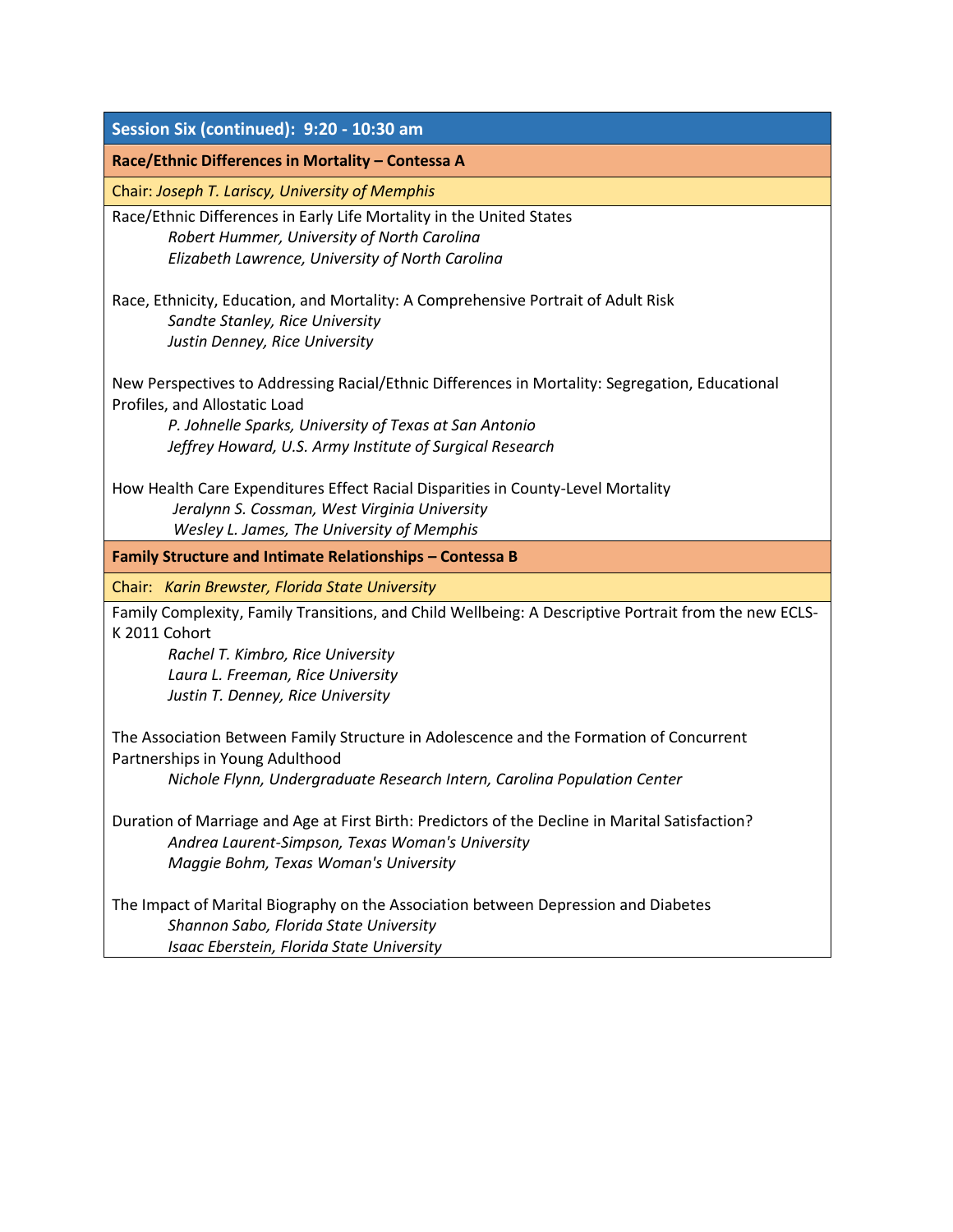| Session Seven: 10:40 - 11:50 am                                                                                                                                                                                                                                                                                                           |
|-------------------------------------------------------------------------------------------------------------------------------------------------------------------------------------------------------------------------------------------------------------------------------------------------------------------------------------------|
| Immigration and Immigrants - Cedar                                                                                                                                                                                                                                                                                                        |
| Chair: Michael D. Irwin, Duquesne University                                                                                                                                                                                                                                                                                              |
| Net International Migration Estimates: Recent Changes and Future Research<br>Anthony Knapp, U.S. Census Bureau<br>Eric B. Jensen, U.S. Census Bureau                                                                                                                                                                                      |
| Cultural Involvement and Preference in Immigrant Acculturation<br>Elwood Carlson, Florida State University<br>Abdurrahim Guler, Hacettepe University                                                                                                                                                                                      |
| Religious Segregation in Europe: Immigrant Assimilation and Integration of Religious Minorities in EU<br>Countries<br>Timmy Huynh, Pennsylvania State University<br>Setareh Mahmoudi, University of California - Irvine                                                                                                                   |
| Marriage Patterns of the Undocumented Mexican Immigrants in the US<br>Cristina Elizabeth Cruz, Texas A&M University                                                                                                                                                                                                                       |
| <b>Measuring Mortality - Magnolia</b>                                                                                                                                                                                                                                                                                                     |
| Chair: Corey Sparks, University of Texas at San Antonio<br>A Comparison of Life Tables Based on the General Social Survey National Death Index (GSS-NDI) and<br><b>U.S. Vital Statistics Data</b><br>Dustin C. Brown, Mississippi State University<br>Joseph T. Lariscy, University of Memphis<br>Lucie Kalousova, University of Michigan |
| Not a Crystal Ball: A Comparison of Projected and Final Vital Statistics used in Population Estimates<br>Luke T. Rogers, U.S. Census Bureau<br>Sandra L. Colby, U.S. Census Bureau<br>Larry D. Sink, U.S. Census Bureau                                                                                                                   |
| Should Demographers Give More Scrutiny to Standardized Rates?: Variation in Spatial and Temporal<br>Black-White Mortality Disparities across Standardized Rates<br>Nyesha Black, University of Alabama at Birmingham                                                                                                                      |
| Bayesian Modeling of Small Area Mortality Schedules<br>Carl Schmertmann, Florida State University<br>Roland Rau, University of Rostock (Germany)<br>Marcos Roberto Gonzaga, Universidade Federal do Rio Grande do Norte (Brazil)                                                                                                          |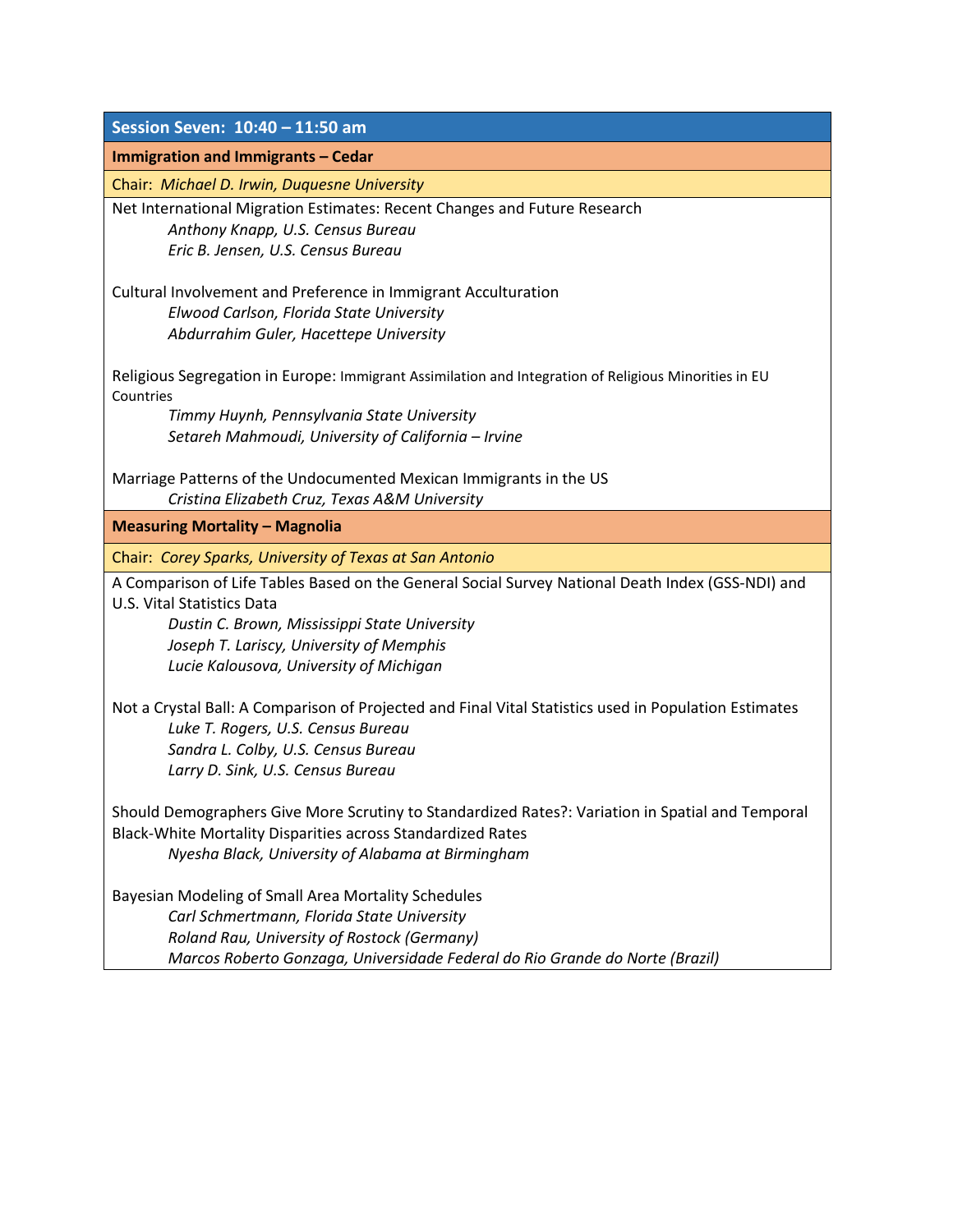| Session Seven (continued): 10:40 - 11:50 am                                                                                                                                                                                           |
|---------------------------------------------------------------------------------------------------------------------------------------------------------------------------------------------------------------------------------------|
| Health Disparities - Contessa A                                                                                                                                                                                                       |
| Chair: Richard G. Rogers, University of Colorado Boulder                                                                                                                                                                              |
| Considering Disparities in Healthcare and Policy Approaches: Substance Abuse Treatment Wait Times<br>and its Influence on Patient's Recovery<br>Frederick L. Hunter, Jr., Tougaloo College                                            |
| SES Effects on Health Status of GWOT Veterans and their Civilian Counterparts: Laying the<br>Groundwork                                                                                                                               |
| Sharon Goodwin, University of Texas at San Antonio                                                                                                                                                                                    |
| Can Neighborhood Social and Environmental Context Account for Race/Ethnic Disparities in Childhood<br>Asthma?<br>Mackenzie Brewer, Rice University                                                                                    |
| Rachel T. Kimbro, Rice University                                                                                                                                                                                                     |
| Kristin Osiecki, University of Illinois at Chicago<br>Justin T. Denney, Rice University                                                                                                                                               |
| Gender Differences in Adverse Childhood Experiences and Later Life Cardiovascular Risk<br>Lynn M. Fahey, Rice University<br>Bridget K. Gorman, Rice University<br>Laura Freeman, Rice University<br>Rachel T. Kimbro, Rice University |
| <b>Gender and Patriarchy - Contessa B</b>                                                                                                                                                                                             |
| Chair: Samia El-Badry, International Demographic and Economic Associates (IDEA)                                                                                                                                                       |
| Gendered Variation in Time Spent in Housework Over the Life Course: Patterns and Processes<br>Rebecca A. Redmond, Florida State University                                                                                            |
| Transition into Adulthood Differs by Gender among Working Class Youth<br>Melissa Gonzalez, University of Illinois at Chicago                                                                                                          |
| Gender Differences in being Childfree: The Influence of Social Children<br>DeAnna L. Gore, University of South Carolina Aiken                                                                                                         |
| Religion and Patriarchy: An Analysis of Women's Status in Turkey<br>Ceylan Engin, Texas A&M University                                                                                                                                |
| An Assessment of Instrumental Activities of Daily Living: Examining Measurement Invariance by<br>Gender<br>Connor Sheehan, University of Texas at Austin                                                                              |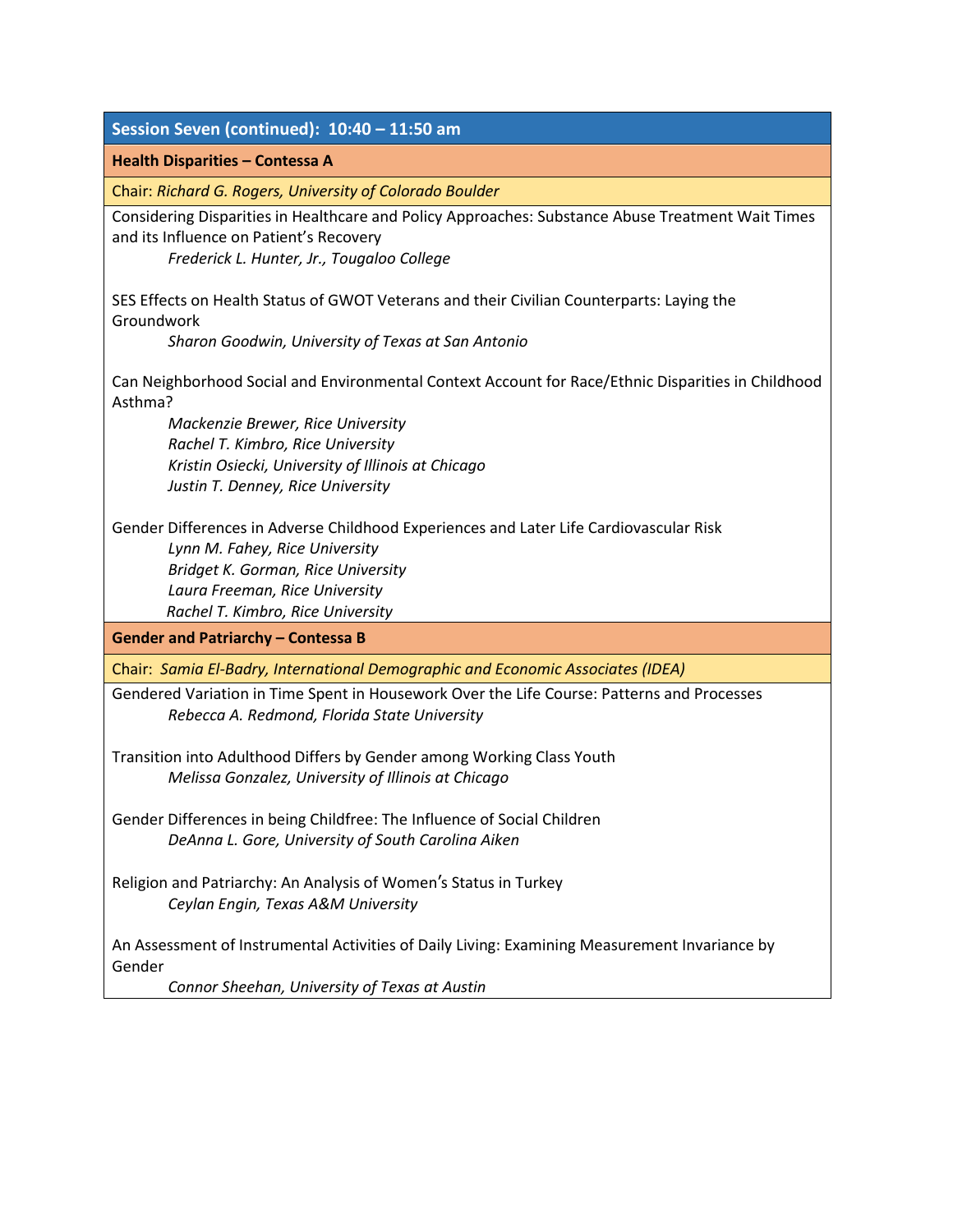#### **PLENARY LUNCHEON–CEDAR**

12:00 - 1:30 pm



#### **Mark Fossett, Ph.D.**

"Observations on the Measurement and Analysis of Residential Segregation"

Dr. Fossett is Professor of Sociology and Director of the Texas Census Research Data Center at Texas A&M University. He received his PhD in Sociology from the University of Texas and was on the faculty of Louisiana State University before working as a Research Associate for the American Statistical Association and Director of Data Services for the Population Research Center at the University of Texas.

Fossett's research is situated at the intersection of racial and ethnic relations, social inequality, and urban sociology with his most recent work focusing on modeling new methods for examining residential segregation. He has a forthcoming book, *New Demographic Techniques for Measuring and Investigating Residential Segregation* (Springer), based on an NSF-funded project. Fossett recently served as President of the Southwestern Sociological Association.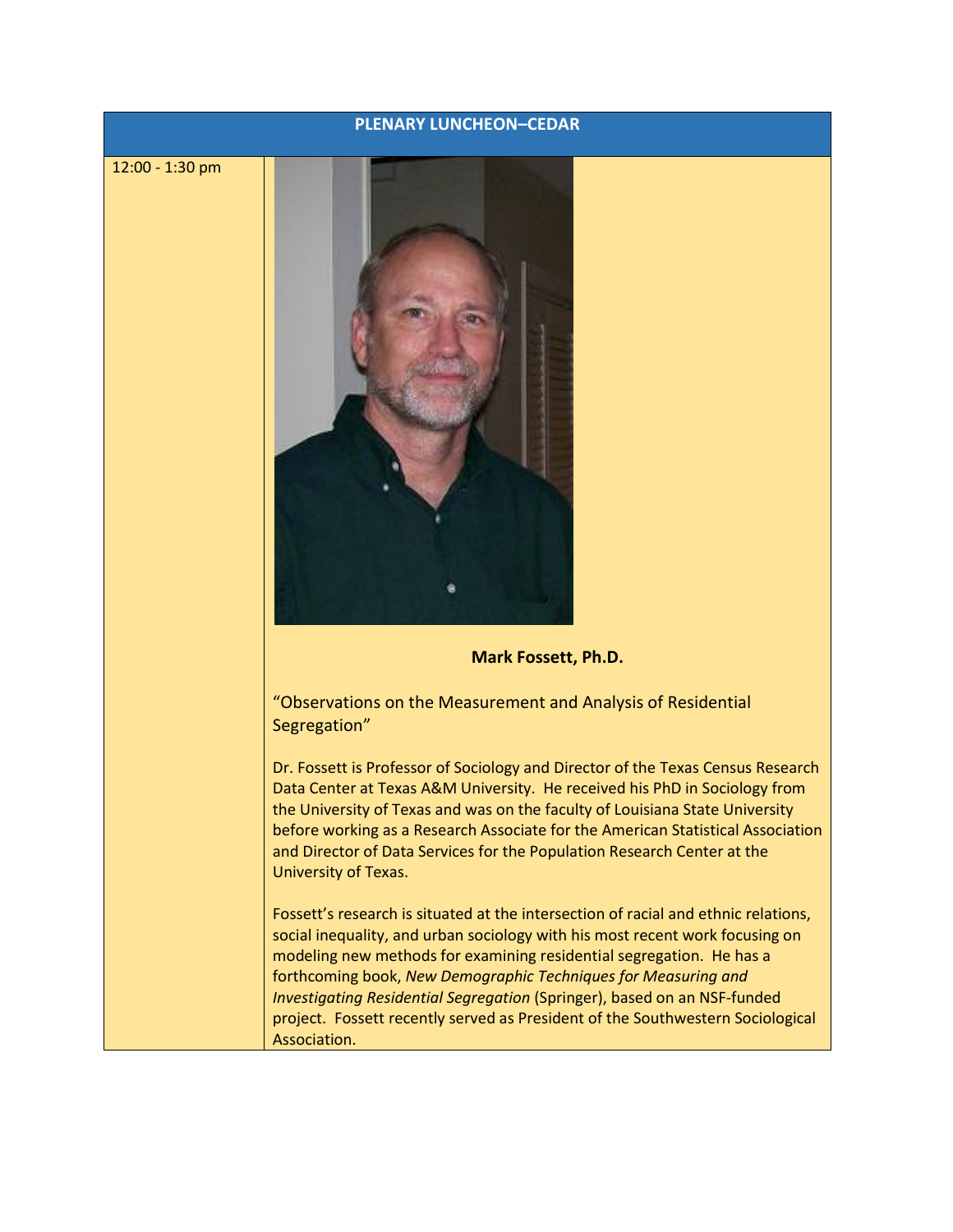| Session Eight: 1:40 - 3:00 pm                                                                                                                 |
|-----------------------------------------------------------------------------------------------------------------------------------------------|
| <b>Sexual Initiation - Cedar</b>                                                                                                              |
| Chair: DeAnna L. Gore, University of South Carolina Aiken                                                                                     |
| Family Structure Transition and Timing of First Vaginal Intercourse                                                                           |
| Vito Lorenzo Di Bona, University of North Carolina at Chapel Hill                                                                             |
| Patterns of Sexual Initiation among Youth in the United States                                                                                |
| Karin L. Brewster, Florida State University                                                                                                   |
| Kathryn Harker Tillman, Florida State University                                                                                              |
| Partner Asymmetry and Couples' Transitions to First Sexual Activity in Emerging Adulthood                                                     |
| Giuseppina Valle Holway, University of Texas at San Antonio                                                                                   |
| Kathryn Harker Tillman, Florida State University                                                                                              |
| <b>Population Policy and Social Movements - Magnolia</b>                                                                                      |
| Chair: Mary Campbell, Texas A&M University                                                                                                    |
| East African Immigrants to the US: How Do They Fare?                                                                                          |
| Samia El-Badry, International Demographic and Economic Associates (IDEA)                                                                      |
|                                                                                                                                               |
| Bringing the States Back In: Institutional Determinants and Impacts of State-Level Immigration Policies<br>Paul Jacobs, Utah State University |
|                                                                                                                                               |
| Factors Influencing Participation in the Environmental Movement                                                                               |
| Graham Hope, Presbyterian College                                                                                                             |
| Robert Freymeyer, Presbyterian College                                                                                                        |
| Texas Veterans and the Affordable Care Act: Qualitative Interviews                                                                            |
| Mary Bollinger, South Texas Veterans Health Care System                                                                                       |
| Erin Finley, South Texas Veterans Health Care System                                                                                          |
| Mary Jo Pugh, South Texas Veterans Health Care System                                                                                         |
| Pam Willrodt, South Texas Veterans Health Care System                                                                                         |
| Lauren Cortez, University of Texas Health Science Center at San Antonio                                                                       |
| Depression and Anxiety - Contessa A                                                                                                           |
| Chair: Angelica Menchaca, Texas A&M University                                                                                                |
| Obesity and Depression in Hispanic and Non-Hispanic White Female Adolescents                                                                  |
| Corinne O'Brien, University of North Carolina at Chapel Hill                                                                                  |
| Depression and STI Comorbidity among Men and Women of Reproductive Age                                                                        |
| Maria Perez-Patron, Texas A&M University                                                                                                      |
| Brandie Taylor, Texas A&M University                                                                                                          |
| Natacha DeGenna, University of Pittsburgh                                                                                                     |
| Family Cohesion, Family Conflict and Acculturation Stress Effects on Mood and Anxiety Disorders                                               |
| among Foreign-Born Latinos                                                                                                                    |
| Guadalupe Marquez-Velarde, Texas A&M University                                                                                               |
|                                                                                                                                               |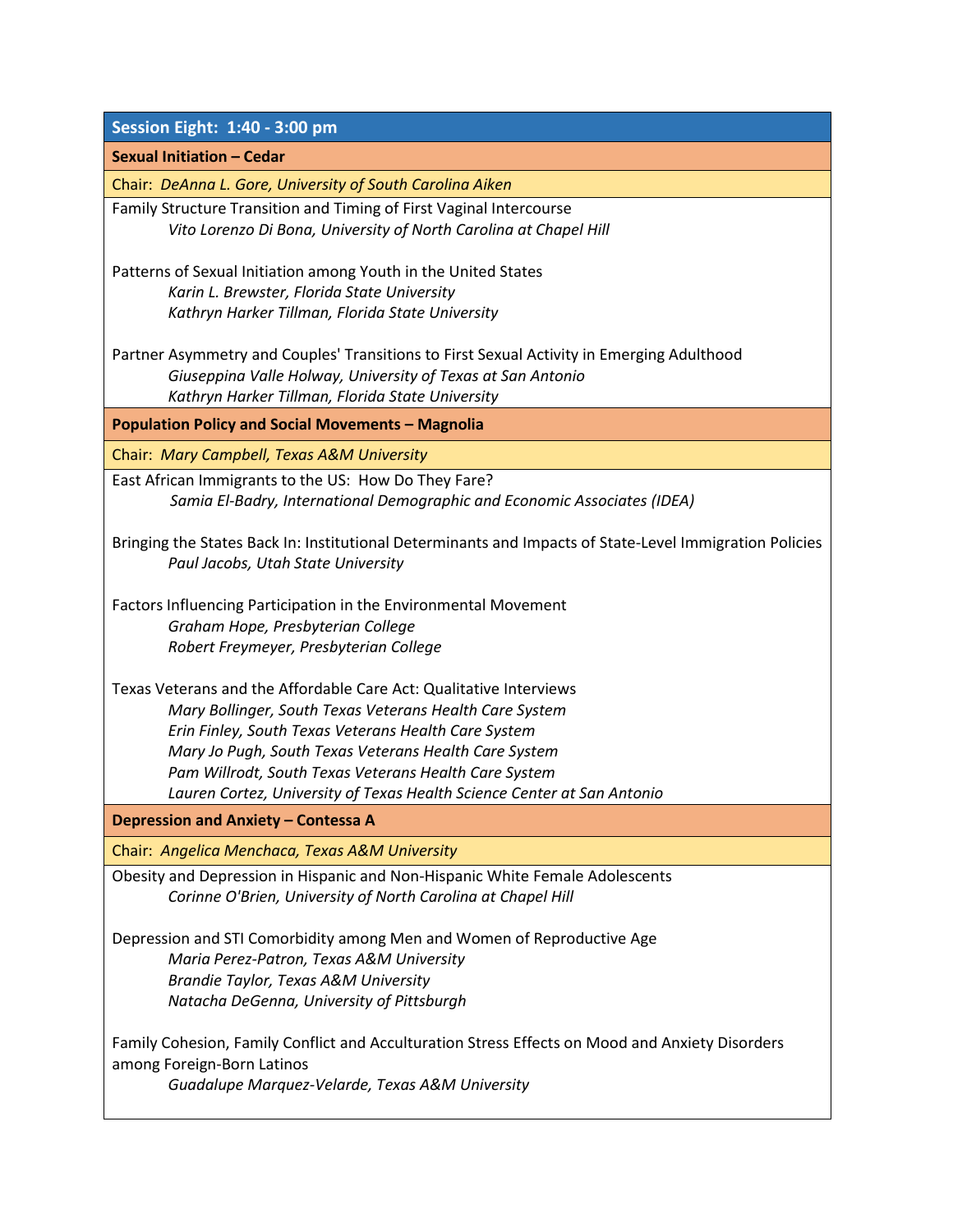| Session Eight (continued): 1:40 - 3:00 pm                                                                                                            |
|------------------------------------------------------------------------------------------------------------------------------------------------------|
| <b>Residential Mobility - Contessa B</b>                                                                                                             |
| Chair: Gerald Shoultz, Grand Valley State University                                                                                                 |
| Community Disruption, Migration & Health Outcomes in the Shale Gas Fields: Hidden Dimensions of<br>Population Instability on the Health of Residents |
| Michael D. Irwin, Duquesne University                                                                                                                |
| Lenore Resick, Duquesne University                                                                                                                   |
| Annette Mackay, Duquesne University                                                                                                                  |
| Where Have All the College Students Gone? Patterns of Domestic Migration of the College-Aged                                                         |
| Cohort in the IRS Tax Universe in the United States                                                                                                  |
| Heather King, U.S. Census Bureau                                                                                                                     |
| Joe Bowman, U.S. Census Bureau                                                                                                                       |
| Housing-Related Mobility and Migration in the Marcellus Shale Region of Pennsylvania                                                                 |
| Annette Mackay, Duquesne University                                                                                                                  |
| Michael D. Irwin, Duquesne University                                                                                                                |
| Lenore Resick, Duquesne University                                                                                                                   |
| A Boom in Migration Methodology? Improvements to Domestic Migration Estimates of the                                                                 |
| Population Aged 65 and Over                                                                                                                          |
| Ester R. Miller, U.S. Census Bureau                                                                                                                  |
| Sarah Gibb, U.S. Census Bureau                                                                                                                       |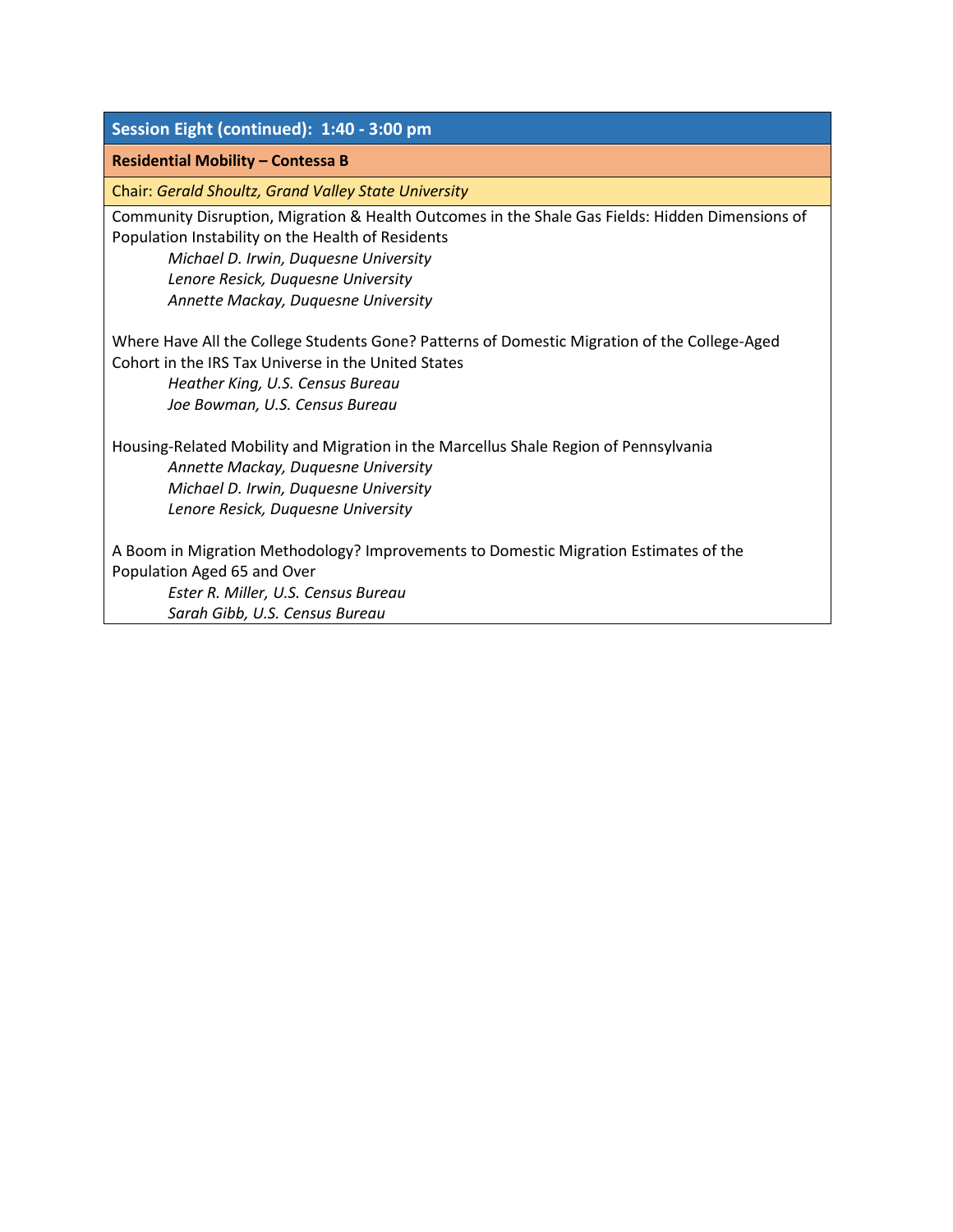

**Hotel Contessa Second Level**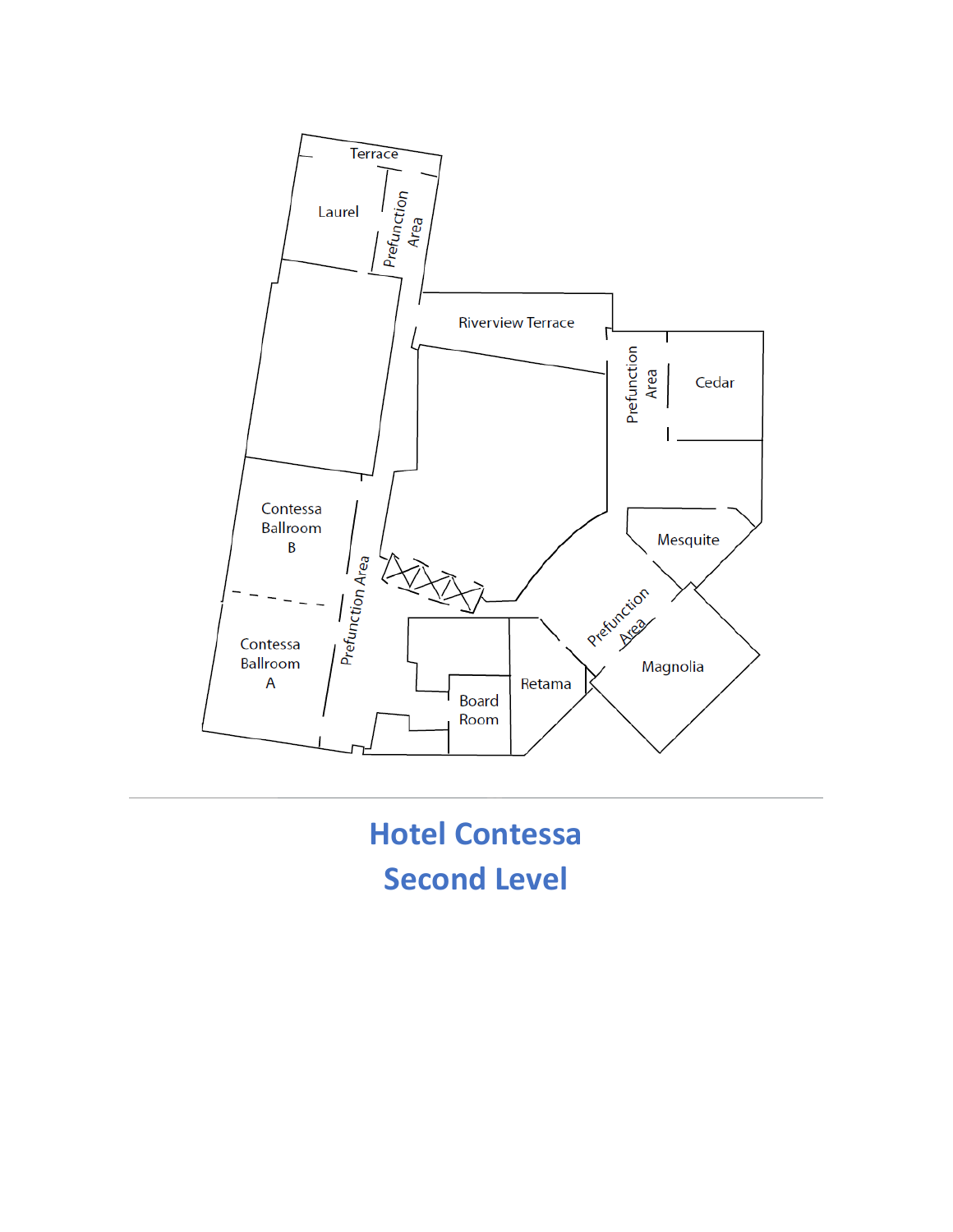

**Hotel Contessa Ground Level**